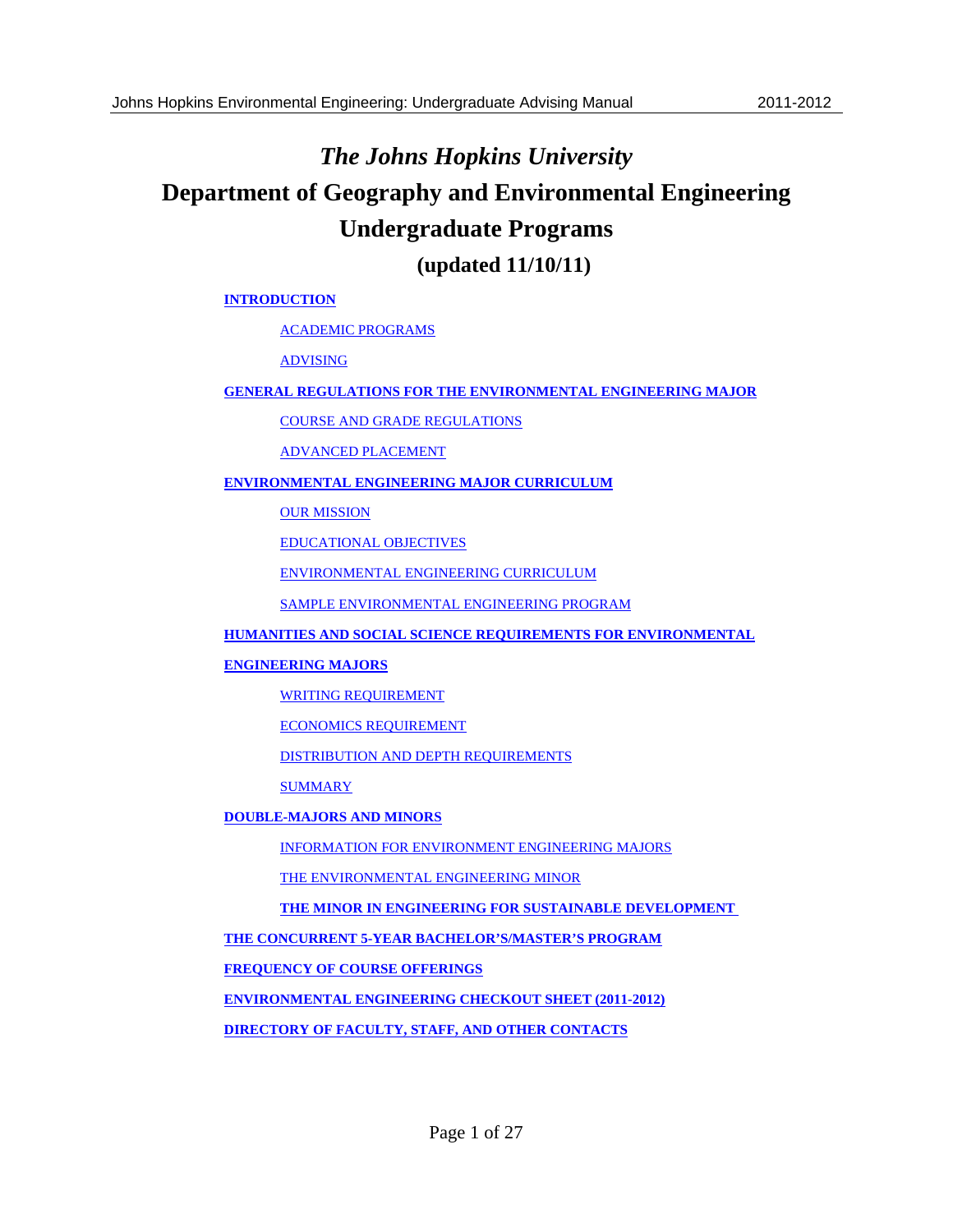## **INTRODUCTION**

The field of Environmental Engineering is dedicated to the study and amelioration of environmental problems. Such problems are complex and multifaceted, and successful solutions must operate within the constraints imposed by societal concerns. As a result, the discipline of Environmental Engineering is a highly interdisciplinary endeavor.

### **The B.S. in Environmental Engineering degree program is accredited by the Engineering Accreditation Commission of ABET, http://www.abet.org.**

### **Program Objectives**

The Program in Environment Engineering educates students to think critically, communicate clearly, and collaborate effectively as they apply the fundamental scientific principles of engineering to environmental problems. We emphasize the importance of intellectual growth, professional ethics, and service to society. Our graduates are prepared to be successful

- (1) engineering professionals in private and governmental organizations, and
- (2) students in the best graduate programs.

Our program was implemented for the first time during the 2002-2003 academic year and is intended to provide a strong foundation in the physical, chemical and biological sciences, as well as in mathematics, engineering science and engineering design. It is broad and flexible enough to accommodate students with a variety of interests in Environmental Engineering. This training should provide an ideal preparation for future employment in business or industry or for subsequent training at the graduate level, either in Environmental Engineering or in a field such as environmental law, public health, or medicine.

### *Academic Programs*

The Department of Geography and Environmental Engineering offers the following programs for undergraduates at Johns Hopkins:

- $\triangleright$  The Bachelor of Science in Environmental Engineering program is designed to provide students with a broadly based yet rigorous education in the fundamental subjects central to the field, in a milieu that fosters development of a spirit of intellectual inquiry and the problem-solving skills required to address the open-ended issues characteristic of the real world.
- $\triangleright$  The Minor in Environmental Engineering is designed to allow engineering students to pursue an interest in this field and to incorporate aspects of environmental engineering into careers in other engineering disciplines.
- $\triangleright$  The Minor in Environmental Science is designed to encourage and facilitate studies in environmental science by students completing degrees in other science and engineering disciplines.
- $\triangleright$  The Minor in Engineering for Sustainable Development is designed to expose students to some of the key issues related to development, methods of information-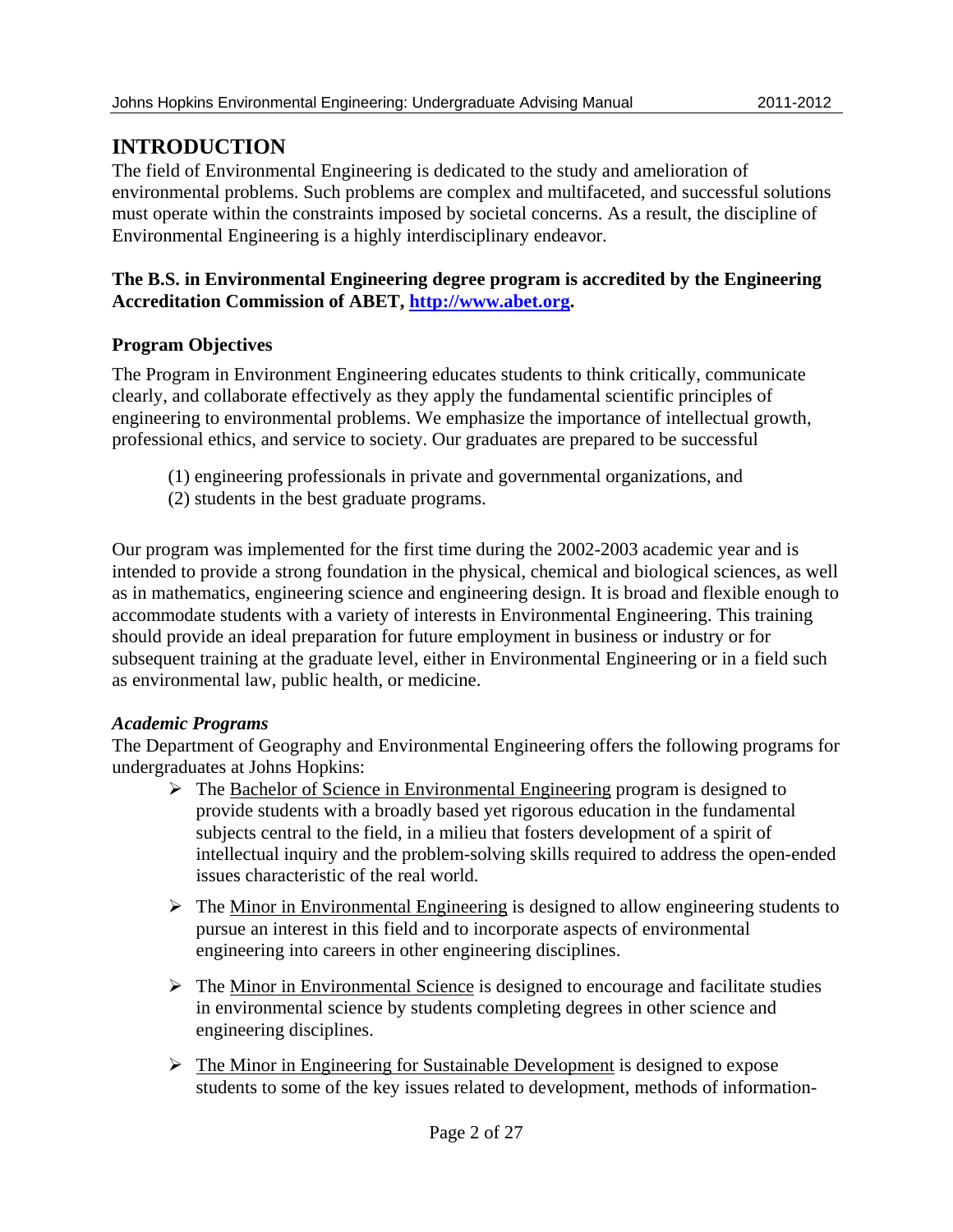gathering in diverse and difficult settings, and working effectively with non-engineers on complex problems.

### *Advising*

The Department's coordinator for undergraduate advising for the 2011 - 2012 academic year is:

 **Professor Ben Hobbs 208 Ames Hall 3400 N. Charles Street Baltimore, MD 21218 (410) 516-4681, bhobbs@jhu.edu** 

back to top

The Department's Program Director for the Minor in Engineering for Sustainable Development is:

> **Professor Erica Schoenberger Dept of Geography and Environmental Engineering 501 Ames Hall 410-516-6158, ericas@jhu.edu**

All undergraduate students majoring in Environmental Engineering must follow a program approved by a faculty member in the Department who is appointed as the student's advisor. Each student should see the faculty advisor to (a) plan his/her course schedule, (b) change his/her course schedule if necessary, (c) discuss requirements for the major, and (d) discuss any problems that relate to academics or academic performance. It is the responsibility of the student to initiate and attend regular meetings with the advisor.

Each student must meet with his/her advisor at least twice a semester. For example, a meeting with the advisor approximately four weeks after classes begin provides a useful time to inform the advisor of potential difficulties or problems in individual courses. The second meeting with the advisor would typically occur towards the end of the semester during advising week, when decisions must be made on course registration for the following semester. IMPORTANT NOTE: All Environmental Engineering Majors must fill out and obtain their advisor's signature on a checkout sheet at the beginning of each semester. Submit signed check out sheets to DoGEE in person (Ames Hall 313 to the Academic Program Coordinator) or via email (dogee@jhu.edu) prior to registering each semester. **A blank copy of this mandatory checkout sheet can be found at the end of this Advising Manual.** 

Note **that undergraduate advising week is the week BEFORE undergraduate registration week.** Please schedule an appointment with your advisor, since he or she will likely have a particularly busy schedule during this time. For more information on how to register, important announcements, and deadlines please visit http://www.jhu.edu/registr/notices\_undergrad.html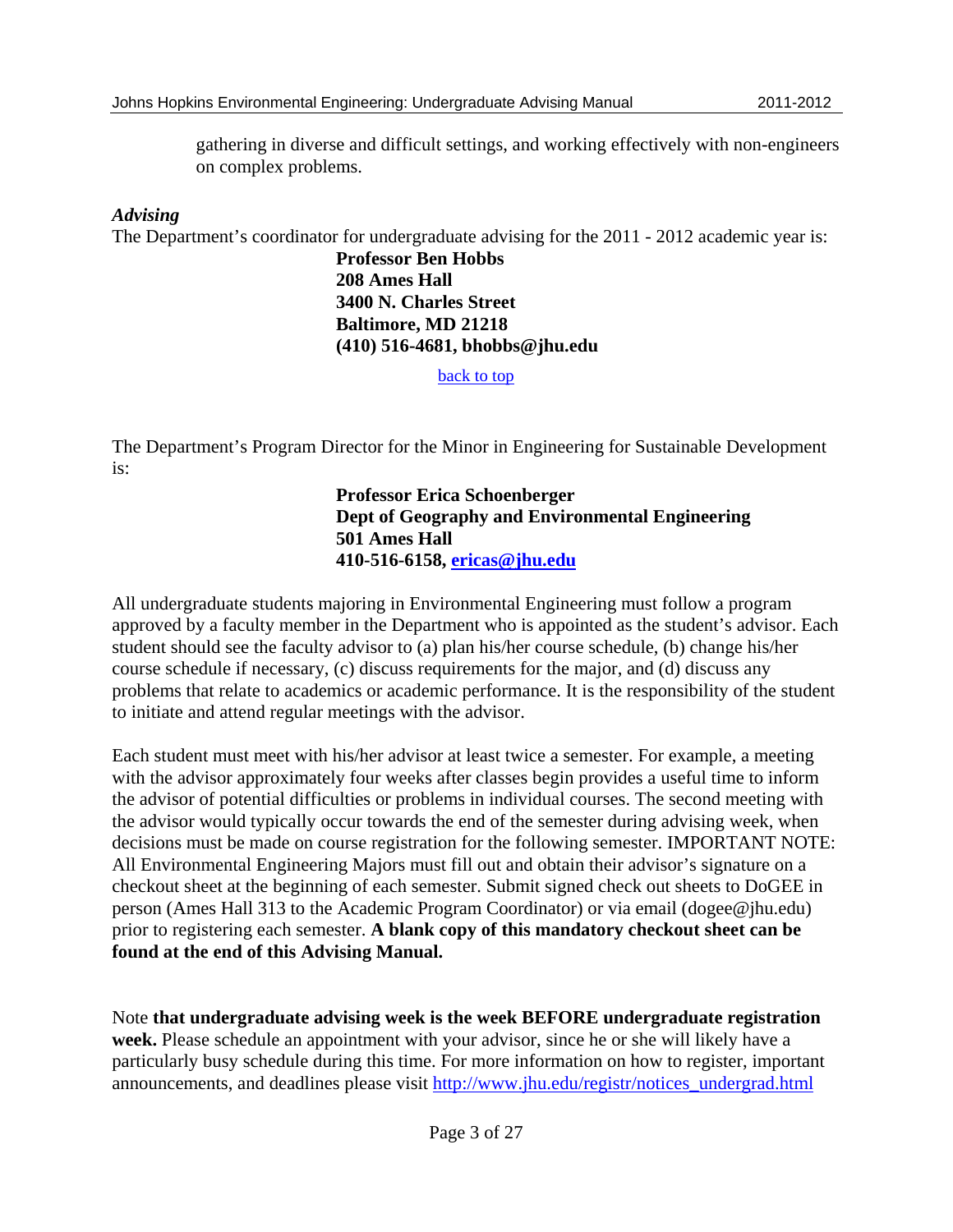### NEW FOR FALL 2011: Responsible Conduct of Research Course

Any undergraduate student (from any school) cannot begin receiving payment from the Whiting School of Engineering to conduct research until he/she has completed the online training course in Responsible Conduct of Research (AS.360.624). Students must present a certificate of course completion (which can be printed or saved electronically) to the department/center administrator for verification. [EXCEPTION: Undergraduate students on NIH training grants\* must complete the in-person training course (AS.360.625, not the online course) at the first available opportunity and may be placed on payroll before the course is completed. This course is offered during the summer, fall, intersession, and spring sessions. (A course description can be found in ISIS.) During the appropriate online registration periods, students can register for the in-person course via ISIS. Outside of the online registration periods, students must visit the Office of the Registrar to enroll.] NOTE: Undergraduate students who must complete Responsible Conduct of Research training will not receive a diploma until course completion is verified. Please contact your Sr. Academic Program Coordinator if you have questions about this course.

#### back to top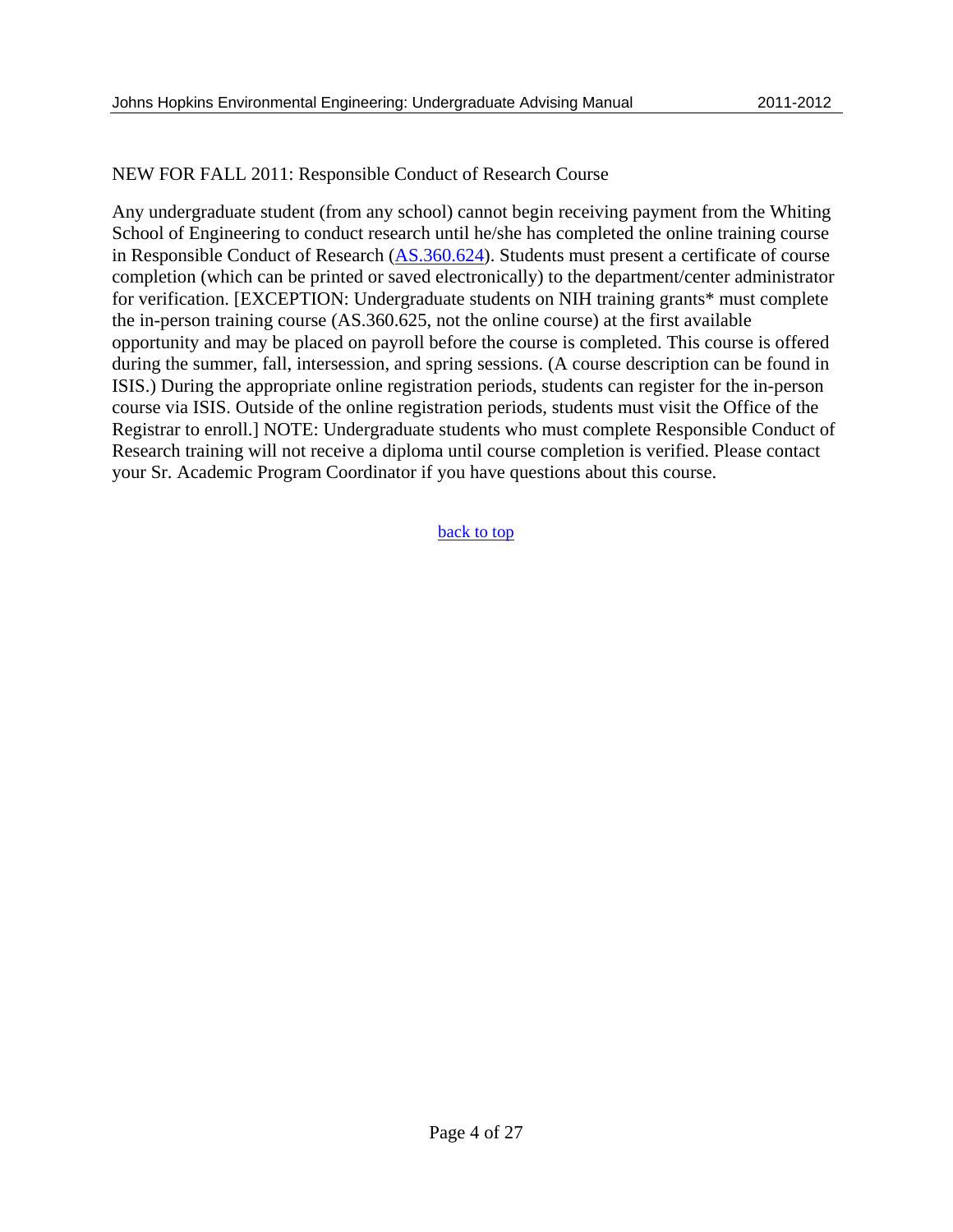## **GENERAL REGULATIONS FOR THE ENVIRONMENTAL ENGINEERING MAJOR**

All undergraduate students majoring in Environmental Engineering must follow a program approved by a faculty member in the Department who is appointed as the student's advisor.

### *Course and Grade Regulations*

The Department of Geography and Environmental Engineering requires that all courses taken after the first semester of the freshman year and counted toward the 124 credits required for Environmental Engineering be taken for a letter grade (that is, they may not be taken with the Satisfactory/Unsatisfactory option). The University regulations can be found in the JHU catalog. Whereas the University allows one S/U course each semester *outside the student's major*, the Department does not allow any S/U courses (except those in the first semester of the Freshman year) to count toward the requirements for graduation.

Further, the Department of Geography and Environmental Engineering requires that grades of Cor better be obtained in all required Engineering, Mathematics and Science courses (i.e., grades of D or D+ will not be accepted). This also applies to required electives in those three areas. No more than ten D credits may be counted toward graduation requirements.

According to University regulations, no more than 12 credits completed prior to matriculation or in summer sessions at other accredited colleges or universities may be accepted. Transfer students are not subject to this restriction. They must obtain credit for courses they wish to transfer during their first year at Hopkins. University regulations also require a minimum of two years residence for a Hopkins degree.

### *Advanced Placement*

Johns Hopkins University grants credit for many Advanced Placement (AP) examinations. If you took AP exams, please have your scores sent to Johns Hopkins University as soon as possible. AP scores will be entered on your academic record upon receipt. The Whiting School's Office of Academic Affairs decides what AP credits can be counted toward an engineering degree. Please visit the link below if you have questions about your AP credits:

http://engineering.jhu.edu/academic-advising/

CHEMISTRY: A score of four or five on the AP Chemistry exam exempts a student from taking the Intro Chemistry I and II sequence (030.101, 030.102). In that case, Chemistry Lab is waived.

PHYSICS: A score of four or five on Physics C (parts one and two) exempts a student from the Physics I and II sequence (171.101, 171.102), **but the corresponding Physics Labs (173.111, 173.112) are required.** No AP credit is awarded for Physics B. For additional information about AP credits, please consult your Engineering 101 Program Planning Guide provided by the Whiting School of Engineering.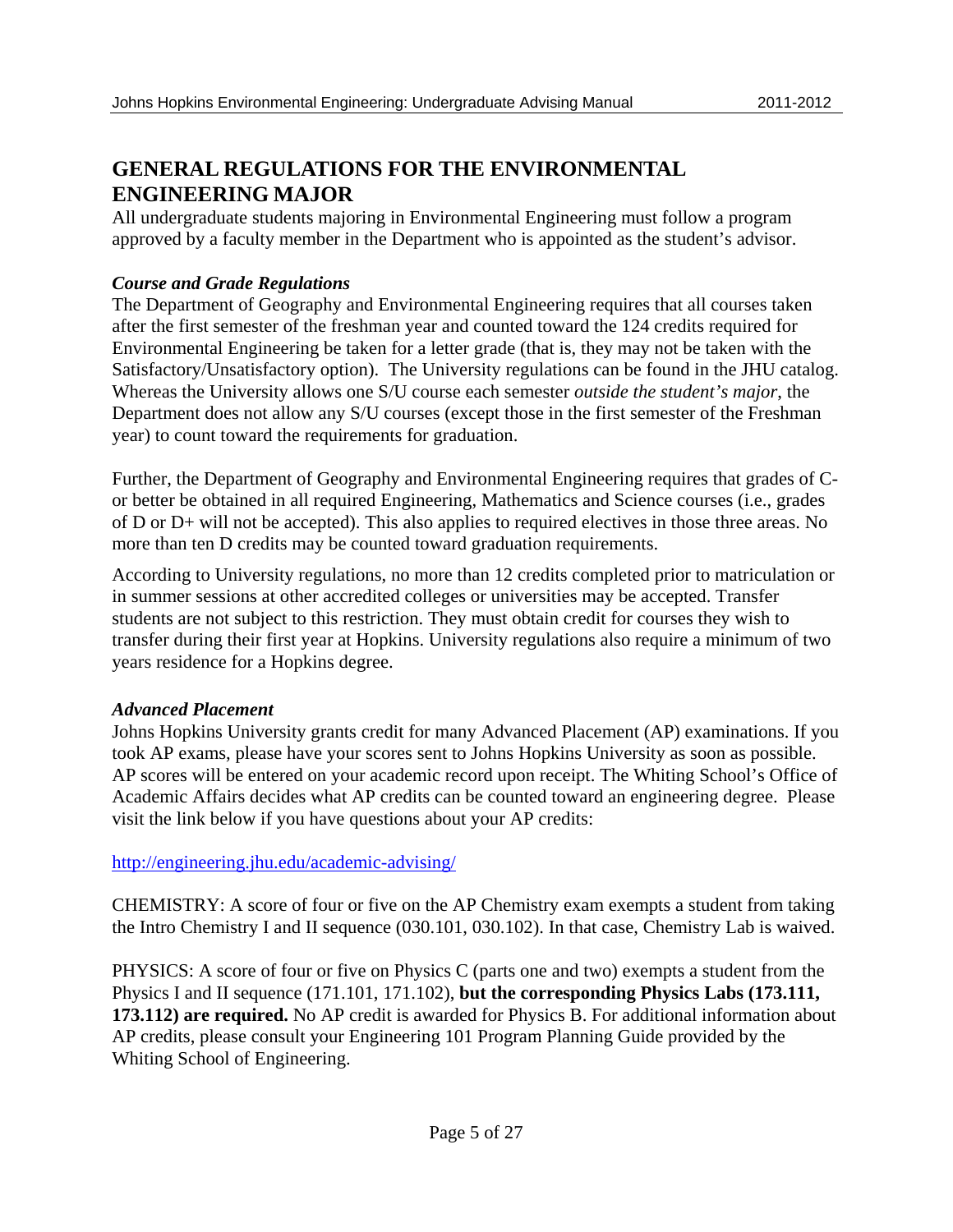BIOLOGY: AP Biology credits may only count towards satisfying an introductory required biology class (100 level). Please note that AP Biology credits may not satisfy the Ecology course requirement.

### back to top

## **ENVIRONMENTAL ENGINEERING MAJOR CURRICULUM**

### *Our Mission*

The mission of the environmental engineering undergraduate program is to provide students a broadly based yet rigorous education in the fundamental subjects central to the field, in a milieu that fosters a spirit of intellectual inquiry and the development of problem-solving skills required to address the open-ended issues characteristic of environmental engineering problems. The fundamental subjects include the physical, chemical, biological, and social sciences; mathematics; engineering science; the principles of environmental engineering; and the art and science of engineering design. This training is meant to prepare students for future employment as professional engineers, and for subsequent training at the graduate level, either in Environmental Engineering, other engineering and scientific fields, or professions such as business, law, public health, and medicine.

### *Educational Objectives*

The Program in Environment Engineering educates students to think critically, communicate clearly, and collaborate effectively as they apply the fundamental scientific principles of engineering to environmental problems. We emphasize the importance of intellectual growth, professional ethics, and service to society. Our graduates are prepared to be successful

- (1) engineering professionals in private and governmental organizations, and
- (2) students in the best graduate programs.

### *Student Outcomes*

The undergraduate environmental engineering program is designed to produce environmental engineering graduates who:

- $\triangleright$  Understand the principles upon which engineering practice is based, including mathematics and scientific computation; engineering science; and relevant principles of the physical, chemical, biological, and social sciences;
- $\triangleright$  Have knowledge and skills to design, conduct, and evaluate experiments;
- $\triangleright$  Understand the need for multidisciplinary approaches to engineering solutions to environmental problems, and the cross-media (air, water, soil) nature of environmental problems, and have a practical understanding of the social nature of environmental problems and their potential engineering solutions;
- $\triangleright$  Demonstrate critical thinking skills and an ability for independent study needed to engage in life-long learning;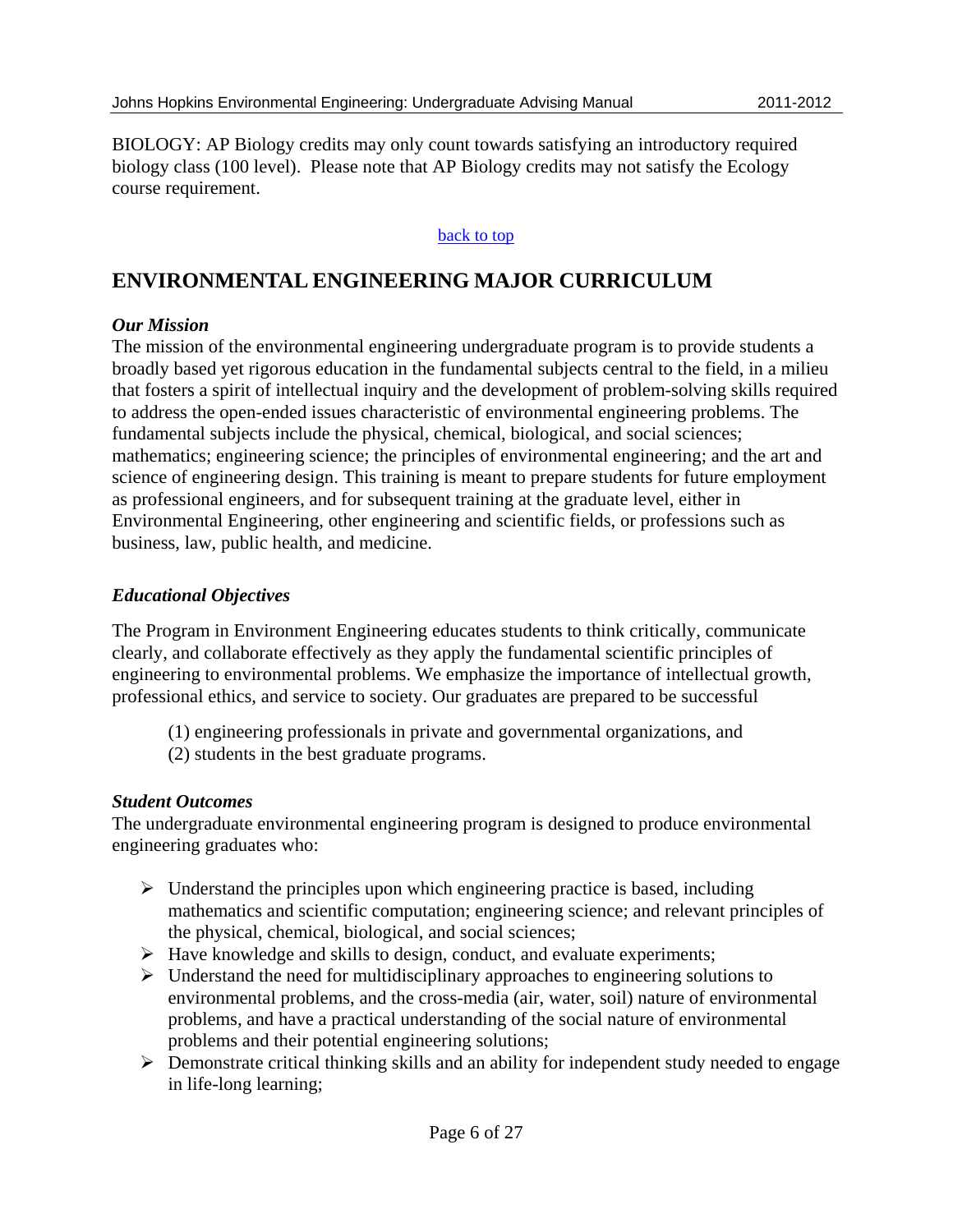- $\triangleright$  Possess knowledge and skills to identify, formulate, and implement solutions to engineering problems using modern engineering tools and synthesizing different fields of knowledge;
- $\triangleright$  Can communicate effectively both orally and in writing, and collaborate in multidisciplinary teams;
- $\triangleright$  Are broadly educated to understand contemporary issues and the policy context in which environmental engineering is practiced in modern society;
- $\triangleright$  Have access to specialized training through coursework and research; and
- $\triangleright$  Understand professional ethics and the value of service through participation in technical activities and in professional organizations.

back to top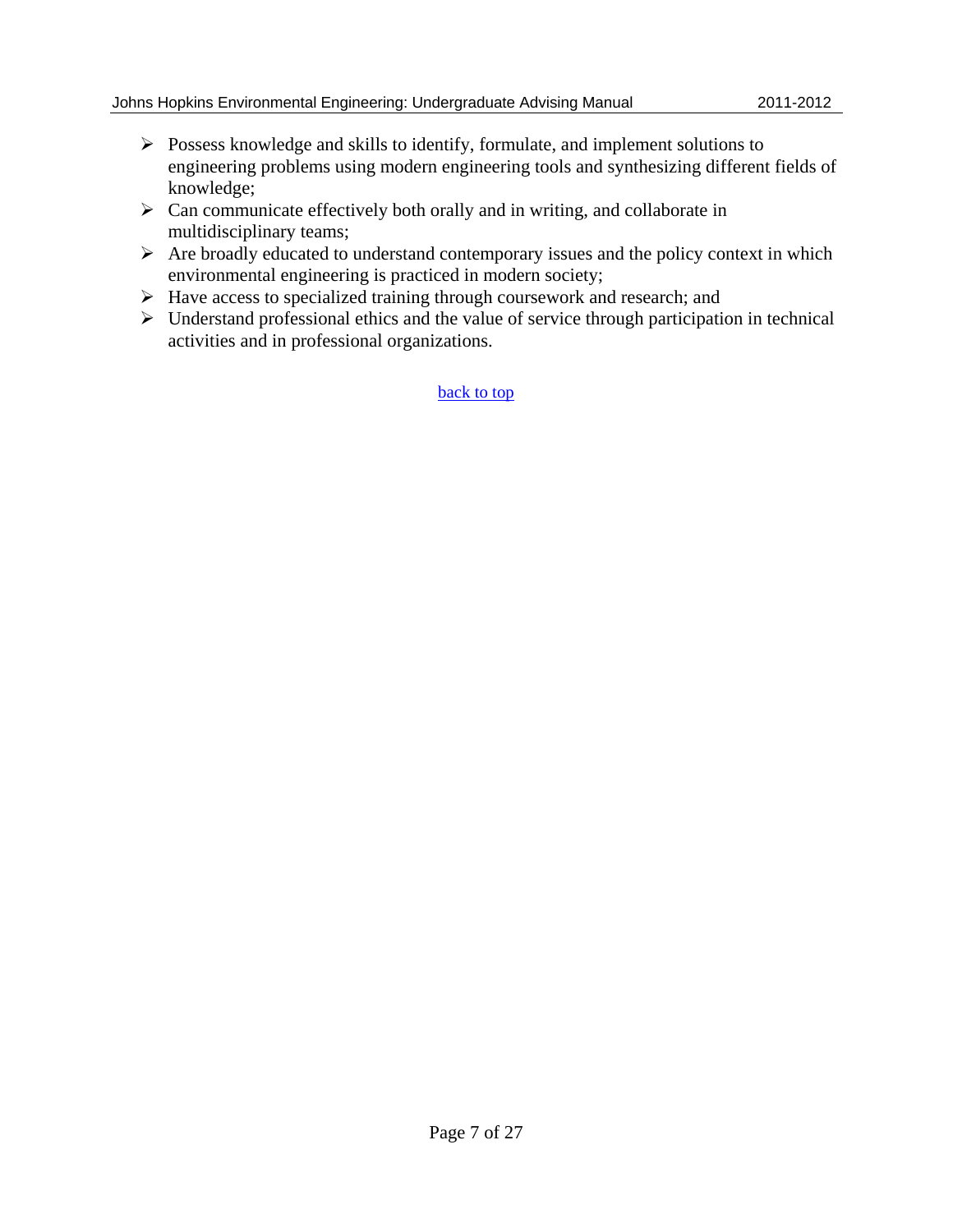### *Environmental Engineering Curriculum*

With the assistance of a faculty advisor, each student will plan a curriculum suited to his or her ultimate career goals. The program also encourages individual study and research. The program of study we have designed satisfies the Accreditation Board for Engineering and Technology (ABET) criteria, and we are an ABET approved program. Advanced training through participation in a senior design project involves synthesizing information from more than one field to solve real-world problems.

The Environmental Engineering curriculum is structured as follows, and involves a total of 124 credits:

### Mathematics (M) with a focus on applications (19 credits)

*Required Courses:* 

110.108 Calculus I (Physical Sciences and Engineering)

110.109 Calculus II (Physical Sciences and Engineering)

- 110.202 Calculus III (Physical Sciences and Engineering) or 110.211 Honors Multivariable Calculus and Linear Algebra
- 550.291 Linear Algebra and Differential Equations or 110.302 Differential Equations with Applications

An advanced course (300 level or higher) in probability and statistics (The Department of Applied Mathematics and Statistics offers a number of suitable courses)

Basic Science (BS) (24-25 credits)

*Required Courses:* 

171.101 General Physics for Physical Science Majors I

171.102 General Physics for Physical Science Majors II

173.111 General Physics Laboratory I

173.112 General Physics Laboratory II

One year of introductory chemistry (e.g., 030.101 Introductory Chemistry I and 030.102 Introductory Chemistry II)

030.105 Introductory Chemistry Laboratory I

030.106 Introductory Chemistry Laboratory II

570.205 Ecology

An additional course in the biological sciences, such as 020.151 General Biology I, or 570.328 Geography and Ecology of Plants.

*Note*: Premedical students could substitute 020.305 Biochemistry, 020.315 Biochemistry Laboratory, 020.306 Cell Biology, and 020.316 Cell Biology Laboratory, for Ecology or General Biology. Premedical students should also take additional chemistry courses as electives, such as 030.205 Introductory Organic Chemistry I, 030.206 Introductory Organic Chemistry II, and 030.225 Organic Chemistry Laboratory.

### back to top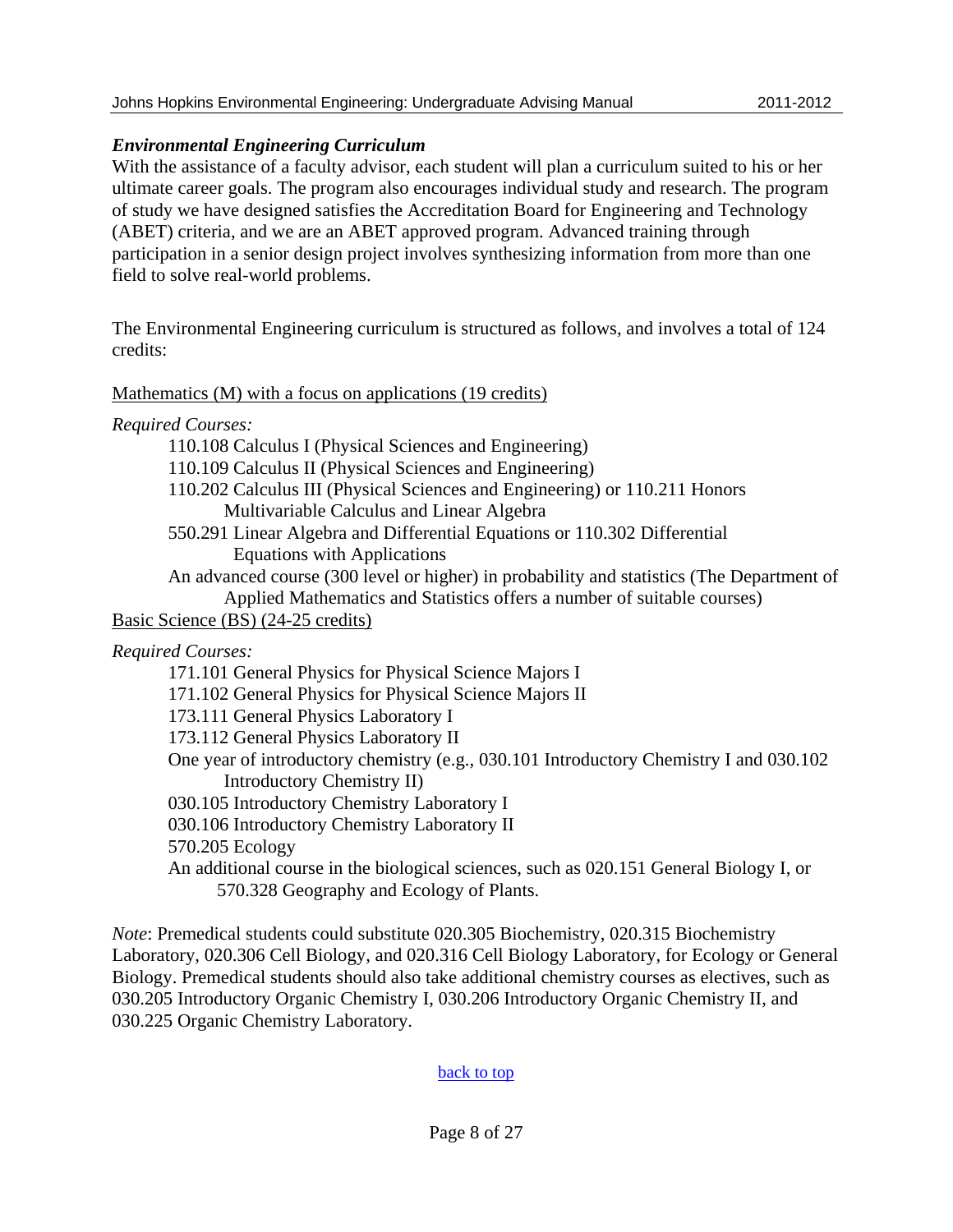Humanities and Social Sciences (HS) (18 credits)

A minimum of six courses totaling 18 credits in Humanities or Social Sciences (catalog code H or S). The six courses must include 1) one course that specifically develops writing skills (e.g., a how to write class), 2) 570.334 Engineering Microeconomics, and 3) four additional H&S courses with at least two at the 300 level or higher. 570.404 and/or 570.406 can be taken as part of these requirements. Please note that the writing course will fulfill one of the two writing intensive courses required by the university (W courses). Note also that most medical schools require a year of English literature and/or composition.

### *Required course:*

570.334 Engineering Microeconomics *Elective examples from DoGEE:*  570.406 Environmental History 570.427 Natural Resources, Society, and Environment *Writing course examples:*  220.146 (H, W) Introduction to Science Writing 220.202 (H,W) Introduction to Nonfiction 060.113 or 060.114 Expository Writing (either one; both cannot be counted for H/S credit) 220.105 or 220.106 Introduction to Fiction and Poetry I 661.110 Professional Communication for Business, Science, and Industry

### General Engineering (GE) (16 credits)

| Required courses:                                                                                                        |
|--------------------------------------------------------------------------------------------------------------------------|
| 570.108 Introduction to Environmental Engineering                                                                        |
| An introductory course in computing (570.210, Introduction to Computation and                                            |
| Mathematical Modeling or an equivalent course)                                                                           |
| A course in thermodynamics (e.g., 540.203 Engineering Thermodynamics, 510.312)                                           |
| Physical Chemistry of Materials I: Thermodynamics, or 530.231 Mechanical                                                 |
| Engineering Thermodynamics)                                                                                              |
| A course in Statics (either 560.201 Statics and Mechanics of Materials or 530.201 Statics<br>and Mechanics of Materials) |
| 570.351 Introduction to Fluid Mechanics                                                                                  |

### Design Experience and Engineering Laboratory (D) (9 credits)

### *Required courses:*

570.305 Environmental Engineering Systems Design 570.419, 570.421 Environmental Engineering Design I, II

The Design and Synthesis sequence is a five-credit project course (2 credits fall semester, 3 credits spring semester) and involves a comprehensive study of the engineering design process from problem definition to final design. The course involves team projects that include written and oral presentations. Students will form small teams that will work with local companies or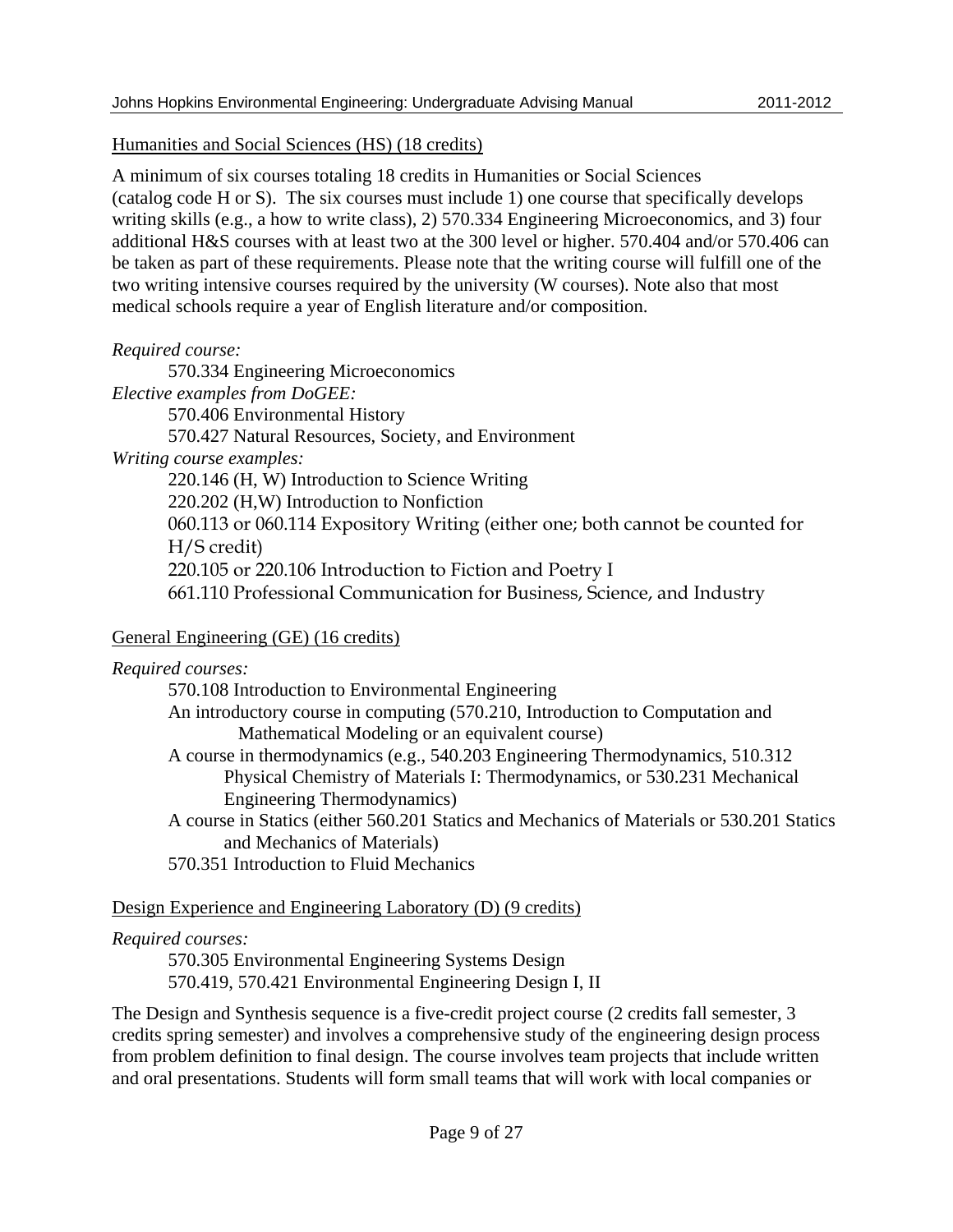government agencies in executing the project. Prerequisite: senior standing in Environmental Engineering.

### Environmental Engineering Requirements (EER) (26 credits)

*Required courses* (14 credits):

570.239 Current and Emerging Environmental Issues 570.301 Environmental Engineering I: Fundamentals 570.302 Environmental Engineering II: Water and Wastewater Treatment 570.304 Environmental Engineering and Science Laboratory 570.353 Hydrology

*Environmental Engineering Electives* (EEE) (12 credits):

Students take at least two courses from one of the following focus areas, and at least one course from two of the other focus areas. Courses to be selected in consultation with advisor and subject to approval by the department. Any changes in courses must be approved by the advisor. These courses will include numerous open-ended problems.

(a) Environmental Management and Economics (Note: 600 level courses require permission of instructor)

570.418/618 Multiobjective Programming and Planning 570.496 Optimization Models in Environmental Systems 570.497 Risk & Decision Analysis 570.490 Solid Waste Engineering and Management 570.491 Hazardous Waste Engineering and Management (b) Environmental Engineering Science 570.411 Engineering Microbiology 570.442 Environmental Organic Chemistry 570.443 Aquatic Chemistry 570.460 Environmental Colloidal Phenomena (c) Environmental Transport 530.328 Fluid Mechanics II 570.423 Principles of Geomorphology 570.432 Sediment Transport and River Mechanics 570.657 Air Pollution (d) Environmental Health Engineering 182.625 Principles of Occupational and Environmental Hygiene\* 182.638 Environmental and Health Concerns in Water Use and Reuse\* 280.350 Fundamentals of Epidemiology 221.624 Urban Health in Developing Countries\* 180.600 Water and Sanitation in Tropical Environments\*

\* These courses are offered on the Bloomberg School of Public Health campus.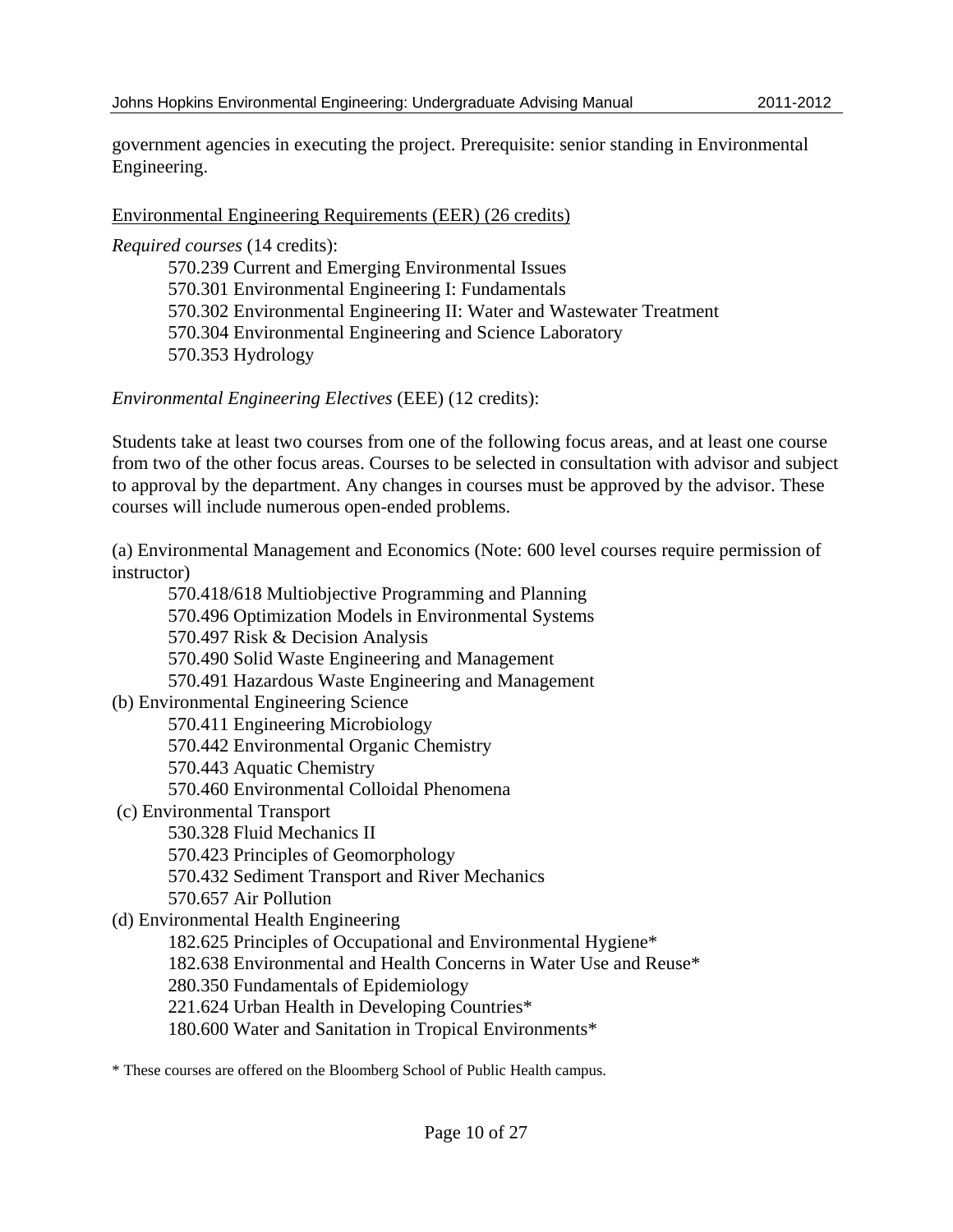### Technical Electives (TE) (minimum of 12 credits) (selected in consultation with an advisor)

At least three (E), (Q) or (N) courses at or above the 300 level subject to approval by the department and totaling at least twelve credits. (For ABET requirements at least one from: Solid Waste; Hazardous Waste; Air Pollution; Environmental Health Engineering, if not satisfied as part of the Environmental Engineering electives.) Up to six credits of independent study or research may be applied toward engineering requirements (e.g., 570.501/502 Undergraduate Research, 570.505 Undergraduate Independent Study, or 570.499 Senior Thesis). Note earlier comments for premed majors.

It is strongly recommended that students take additional advanced classes in computing and numerical methods. Environmental Engineering Science students are strongly encouraged to take at least one course in organic chemistry (e.g., 030.205 Introductory Organic Chemistry I). The organic chemistry course will meet the Technical Elective requirement.

back to top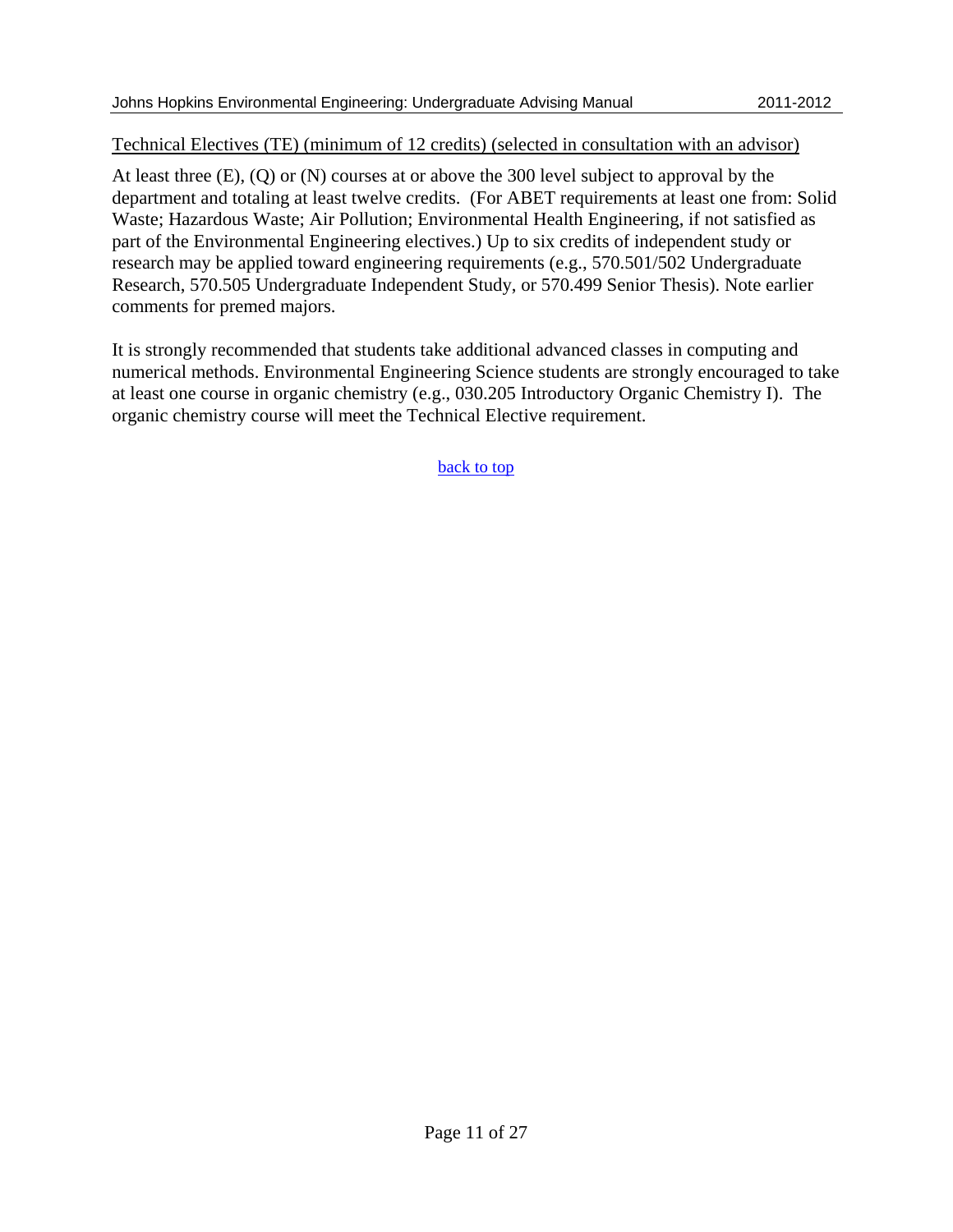## *Sample Environmental Engineering Program*

This program satisfies the Environmental Engineering BS with a concentration area in environmental engineering science. This program is based on the assumption that students have not previously completed A.P. courses in Calculus, Physics, Chemistry, etc.

| Semester 1                                                |                |
|-----------------------------------------------------------|----------------|
| 110.108 Calculus I (Physical Sciences and Engineering)    | 4(M)           |
| 030.101 Introductory Chemistry I                          | 3(BS)          |
| 030.105 Introductory Chemistry Laboratory I               | $1$ (BS)       |
| 570.108 Introduction to Environmental Engineering         | 3(GE)          |
| H/S Elective 1                                            | $3$ (HS)       |
| Total                                                     | 14             |
| Semester 2                                                |                |
| 110.109 Calculus II (Physical Sciences and Engineering)   | 4(M)           |
| 030.102 Introductory Chemistry II                         | 3(BS)          |
| 030.106 Introductory Chemistry Laboratory II              | 1(BS)          |
| 171.101 General Physics for Physical Sciences Majors I    | 4(BS)          |
| 173.111 General Physics Laboratory I                      | $1$ (BS)       |
| 570.210 Intro. to Computation and Math. Modeling          | 3(GE)          |
| Total                                                     | 16 (Annual 30) |
| Second year                                               |                |
| Semester 1                                                |                |
| 550.291 Linear Algebra and Differential Equations         | 4(M)           |
| 171.103 General Physics for Physical Science Majors II    | 4(BS)          |
| 173.112 General Physics Laboratory II                     | $1$ (BS)       |
| 560.201 Statics and Mechanics of Materials                | $4$ (GE)       |
| 570.205 Ecology                                           | 3(BS)          |
| Total                                                     | 16             |
| Semester 2                                                |                |
| 110.202 Calculus III (Calculus of Several Variables)      | 4(M)           |
| 510.312 Physical Chemistry of Materials I: Thermodynamics | 3(GE)          |
| 570.239 Current and Emerging Environmental Issues         | $3$ (EER)      |
| H/S Elective 2                                            | $3$ (HS)       |
| H/S Elective 3                                            | $3$ (HS)       |
| Total                                                     | 16 (Annual 32) |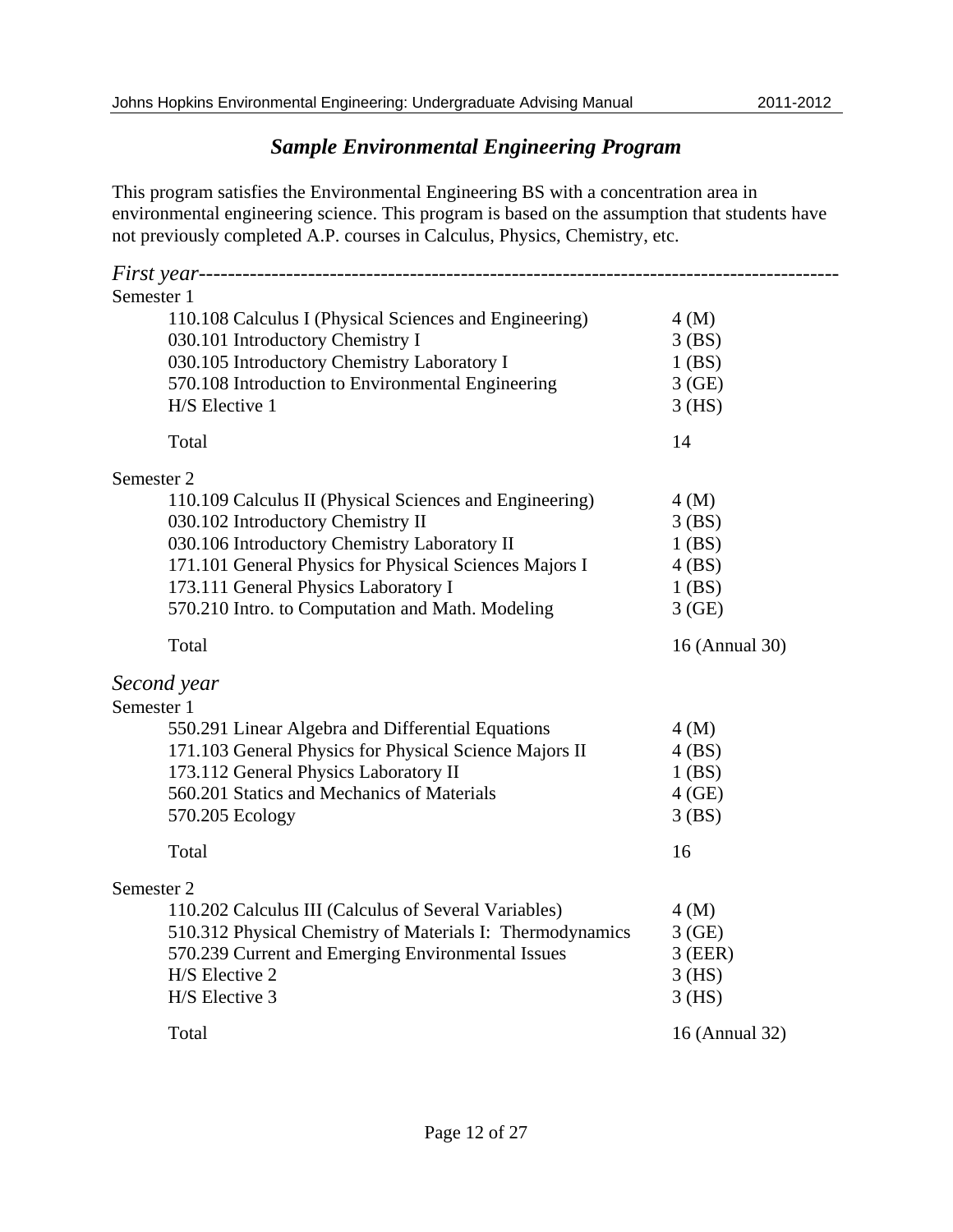$T1 \cdot T$ 

## *Sample Environmental Engineering Program Cont.*

| 1 nira year                                                                                                                                                                                                                                                  |                                                                           |
|--------------------------------------------------------------------------------------------------------------------------------------------------------------------------------------------------------------------------------------------------------------|---------------------------------------------------------------------------|
| Semester 1<br>570.301 Environmental Engineering I: Fundamentals<br>570.305 Environmental Engineering Systems Design<br>570.334 Engineering Microeconomics<br>570.351 Introduction to Fluid Mechanics<br>Environmental Engineering or Technical Elective      | $3$ (EER)<br>4(D)<br>3 (HS Elective 4)<br>3(GE)<br>3 (EEE or TE)          |
| Total                                                                                                                                                                                                                                                        | 16                                                                        |
| Semester 2<br>Probability/Statistics course<br>020.151 General Biology<br>570.302 Environmental Engineering II<br>570.304 Environmental Engineering and Science Lab.<br>H/S Elective 5<br><b>Environmental Engineering or Technical Elective</b>             | 3(M)<br>$3$ (BS)<br>$3$ (EER)<br>$2$ (EER)<br>$3$ (HS)<br>3 (EEE or TE)   |
| Total                                                                                                                                                                                                                                                        | 17 (Annual 33)                                                            |
| Fourth year<br>Semester 1<br>570.353 Hydrology<br>570.419 Environmental Engineering Design I<br>Environmental Engineering or Technical Elective<br>Environmental Engineering or Technical Elective<br><b>Environmental Engineering or Technical Elective</b> | $3$ (EER)<br>2(D)<br>3 (EEE or TE)<br>3 (EEE or TE)<br>3 (EEE or TE)      |
| Total<br>Semester 2<br>570.421 Environmental Engineering Design II<br>H/S Elective 6<br>Environmental Engineering or Technical Elective<br>Environmental Engineering or Technical Elective<br><b>Environmental Engineering or Technical Elective</b>         | 14<br>3(D)<br>$3$ (HS)<br>3 (EEE or TE)<br>3 (EEE or TE)<br>3 (EEE or TE) |
| Total                                                                                                                                                                                                                                                        | 15 (Annual 29)                                                            |
|                                                                                                                                                                                                                                                              |                                                                           |

Math (M) = 19 credits; Humanities and Social Sciences (HS) = 18 credits; Basic Science (BS) = 24 credits; General Engineering (GE) = 16 credits; Environmental Engineering Requirement (EER) = 14 credits; Environmental Engineering Electives (EEE) = 12 credits; Technical Electives (TE) = 12 credits; Design (D) = 9 credits; **Total Credits = 124**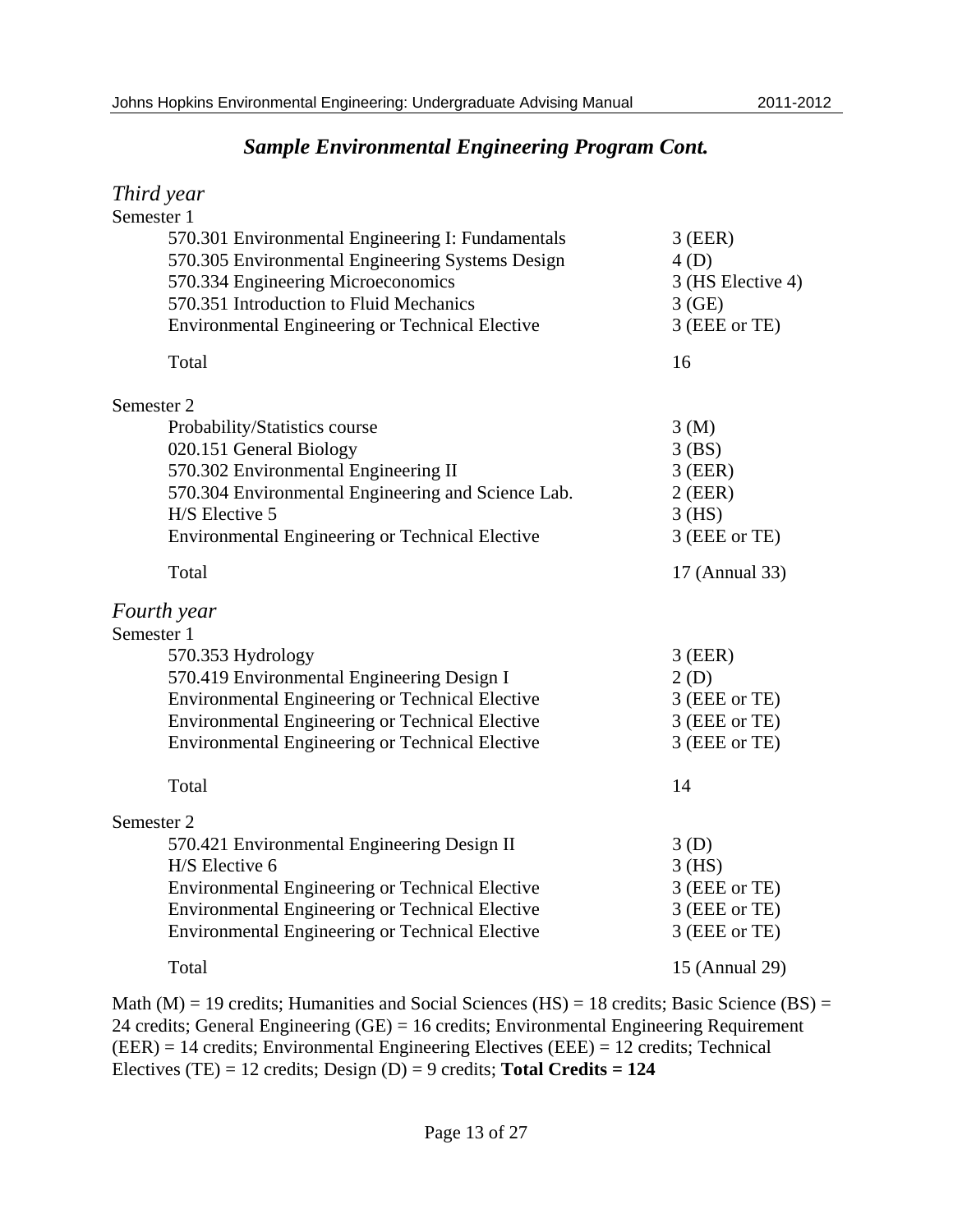## **HUMANITIES AND SOCIAL SCIENCE REQUIREMENTS FOR ENVIRONMENTAL ENGINEERING MAJORS**

The Whiting School of Engineering requires a minimum of six courses (each of at least three credits) in Humanities or Social Sciences (catalog code H or S).

Students taking elements of a foreign language are granted an H area designator for both semesters only if the second semester course is successfully completed (see the Johns Hopkins Catalog, page 43). For example, a student successfully completing 090.101 and 090.102 *Elementary German* would get 8 H credits. (Note that while four H credits are given for 090.102 alone, no H credits are given for 090.101 alone).

### *Writing Requirement*

Whiting School graduates must take two courses (6 credits) that carry the writing intensive (W) designation. You must work with your advisor to find writing courses that guarantee the desirable level of intensity in writing instruction. One of the W courses must specifically develop writing skills. Example courses that do satisfy this requirement include:

220.146 (H, W) Introduction to Science Writing 220.202 (H, W) Introduction to Nonfiction 060.113 or 060.114 Expository Writing (either one; both cannot be counted for H/S credit) 220.105 or 220.106 Introduction to Fiction and Poetry I 661.110 Professional Communication for Business, Science, and Industry

Students wishing to use any other course to satisfy this writing requirement must have written permission from their advisor.

### *Economics Requirement*

To help the student gain an appreciation of the broad economic context in which he/she will operate, one calculus-based introductory course in economics, 570.334 *Engineering Microeconomics*, is required.

### *Distribution and Depth Requirements*

Although not directly related to the major field of study, the Humanities and Social Science portion of the program is also of great importance in broadening the student's education and in stimulating the development of an inquisitive and critical mind. In order to best attain these objectives, four elective courses in Humanities and Social Science courses must be chosen. Two of these courses must be at the 300 level or higher. Environmental engineering majors are strongly encouraged to consider taking 570.404 and/or 570.406 as part of these requirements. With the approval of the student's advisor, intermediate level language courses may be taken to satisfy this depth requirement. Note that the Whiting School (and the Department) allow the first two semesters of any elementary course in a foreign language to count toward the fulfillment of the H/S requirement as long as both semesters are successfully completed.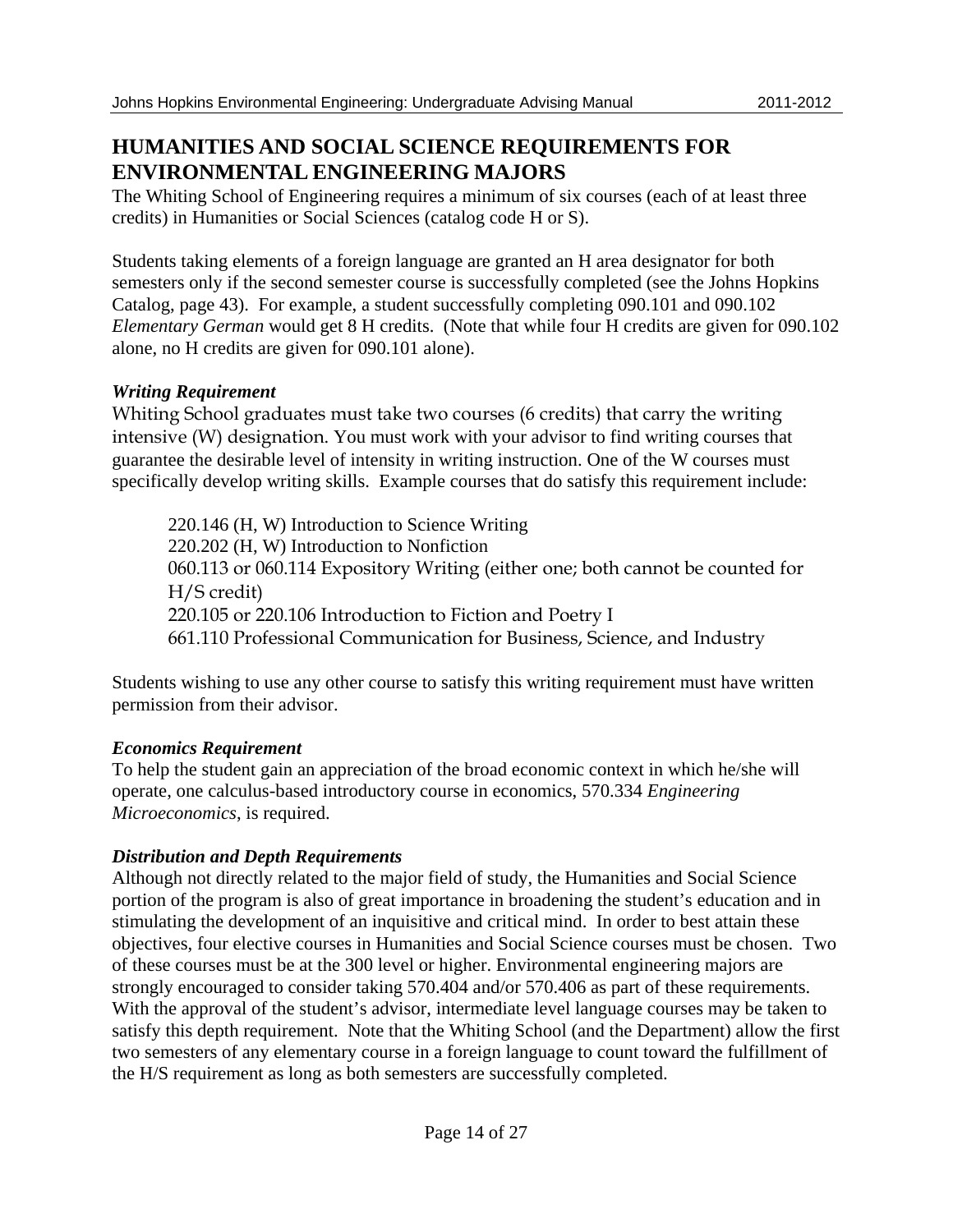### *Summary*

In summary, the Environmental Engineering program requires a minimum of six full courses (18 credits) in Humanities and Social Sciences, one writing course (as defined above), one course in economics (570.334), and four additional Humanities and Social Sciences courses, two of which must be at the 300 level or higher.

### **DOUBLE-MAJORS AND MINORS**

### *Information for Environmental Engineering Majors*

Environmental Engineering majors may elect to double-major or to complete a minor from any department in the School of Engineering or the School of Arts and Sciences that offers one. Students wishing to pursue a double major should inform the Whiting School's Office of Academic Advising. It is the student's responsibility to ensure that all appropriate requirements are met (it is recommended that a faculty advisor from each major be asked to sign off on the student's planned academic program). Students wishing to pursue a minor should confer with the department through which the minor is offered to ascertain the exact requirements.

The minor in Entrepreneurship and Management focuses on business and management from a multidisciplinary viewpoint and is designed to provide Hopkins engineering students with the knowledge and skills to become leaders in technology companies. Students interested in the Entrepreneurship and Management minor should contact the Center for Leadership Education (http://web.jhu.edu/leadership or cle@jhu.edu) for more information. More traditional subspecialty minors are available through the departments of Civil Engineering, Computer Science, and Applied Mathematics and Statistics.

### *The Environmental Engineering Minor*

Environmental engineering has become an important part of engineering practice in most engineering fields and across a professional spectrum from the private sector through governmental agencies to academia. An undergraduate minor in environmental engineering has been established to enable engineering students to pursue an interest in this field and to incorporate aspects of environmental engineering into their own careers in other engineering disciplines. Students in any undergraduate engineering major in the GWC Whiting School of Engineering are eligible for admission to the program, which is administered through the Department of Geography and Environmental Engineering (DoGEE). Students in undergraduate majors other than engineering can enroll in the Environmental Science minor, also offered by the Department of Geography and Environmental Engineering.

Each student in the Environmental Engineering Minor program will be assigned an advisor in the Department of Geography and Environmental Engineering to work with them in developing a program that meets the requirements for the minor that is consistent with the educational requirements of their major field of engineering study. Requirements of the Minor Program consist of (1) a set of "core" science and mathematics courses, already common to the civil and chemical engineering majors, (2) four required courses (total of 11 credits) in environmental engineering, and (3) two elective courses, one of which is taken at the freshman or sophomore level and the other of which is taken at the junior or senior level. Lists of the core courses, required courses, and approved elective courses are provided subsequently. Other electives may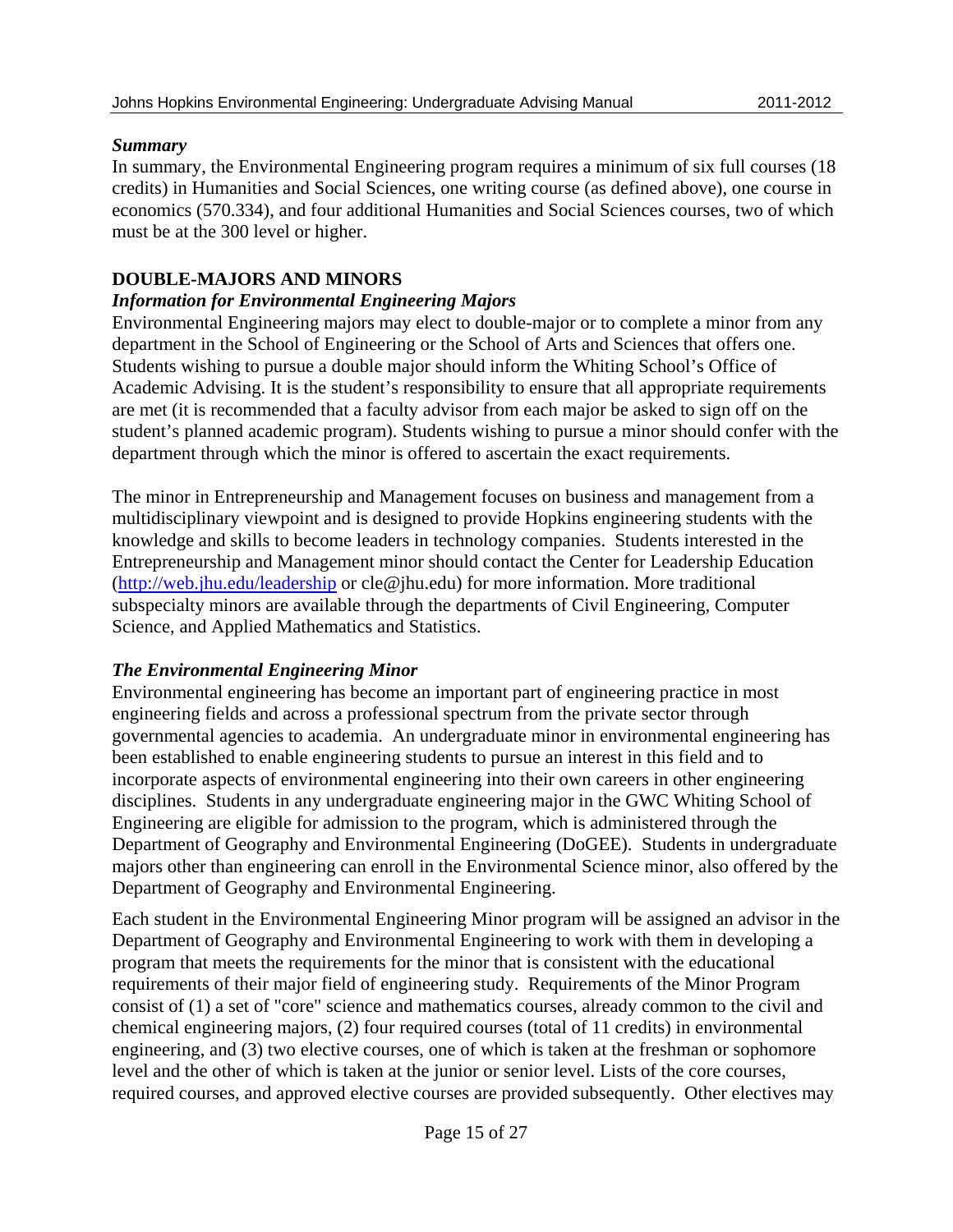be considered, but are subject to specific approval by the minor advisor.

Students with a strong interest in Environmental Engineering may also wish to consider the Whiting School's Honors B.S./M.S.E. Program. Under this program, outstanding students completing ABET-accredited B.S. programs in engineering disciplines can apply for direct continuation into the M.S.E. Program in Environmental Engineering, which is administered by the Department of Geography and Environmental Engineering.

Below are the course requirements for the Environmental Engineering Minor. For further information, contact: Dr. William P. Ball, Coordinator, 301 Ames Hall (DoGEE) (bball@jhu.edu).

CORE COURSES (advanced placement credits and/or equivalent courses in other schools or departments are acceptable, subject to advisor approval)

| 110.108 Calculus I                                | 4 credits |
|---------------------------------------------------|-----------|
| 110.109 Calculus II                               | 4         |
| 110.202 Calculus III                              | 4         |
| 550.291 Linear Algebra and Differential Equations | 4         |
| 030.101 Introductory Chemistry I                  |           |
| 030.102 Introductory Chemistry II                 |           |
| 030.105 Introductory Chemistry Laboratory         |           |
| 030.106 Introductory Chemistry Laboratory         |           |
| 171.101 General Physics I                         | 4         |
| 171.102 General Physics II                        | 4         |
| 173.111 General Physics Laboratory                |           |
| 173.112 General Physics Laboratory                |           |
|                                                   |           |

### back to top

CURRICULUM (a total of 18 credits is required)

*Required Courses* (total of 12 credits)

| 570.301 | (N,E), Environmental Engineering I-Fundamentals, 3 credits, fall |
|---------|------------------------------------------------------------------|
| 570.302 | (N,E), Environmental Engineering II - Water and Wastewater       |
|         | Treatment, 3 credits, spring                                     |
| 570.304 | (N,E), Environmental Engineering and Science Laboratory, 2       |
|         | credits, spring                                                  |
| 570.305 | (N,E), Environmental Engineering Systems Design, 4 credits, fall |

*Elective Courses* (total of 6 credits). One course from each of two groups is required.

Group  $A^{**}$  - Introductory courses at the freshman and sophomore level. One course required.\*

| 570.108 | Introduction to Environmental Engineering |
|---------|-------------------------------------------|
| 570.205 | Ecology                                   |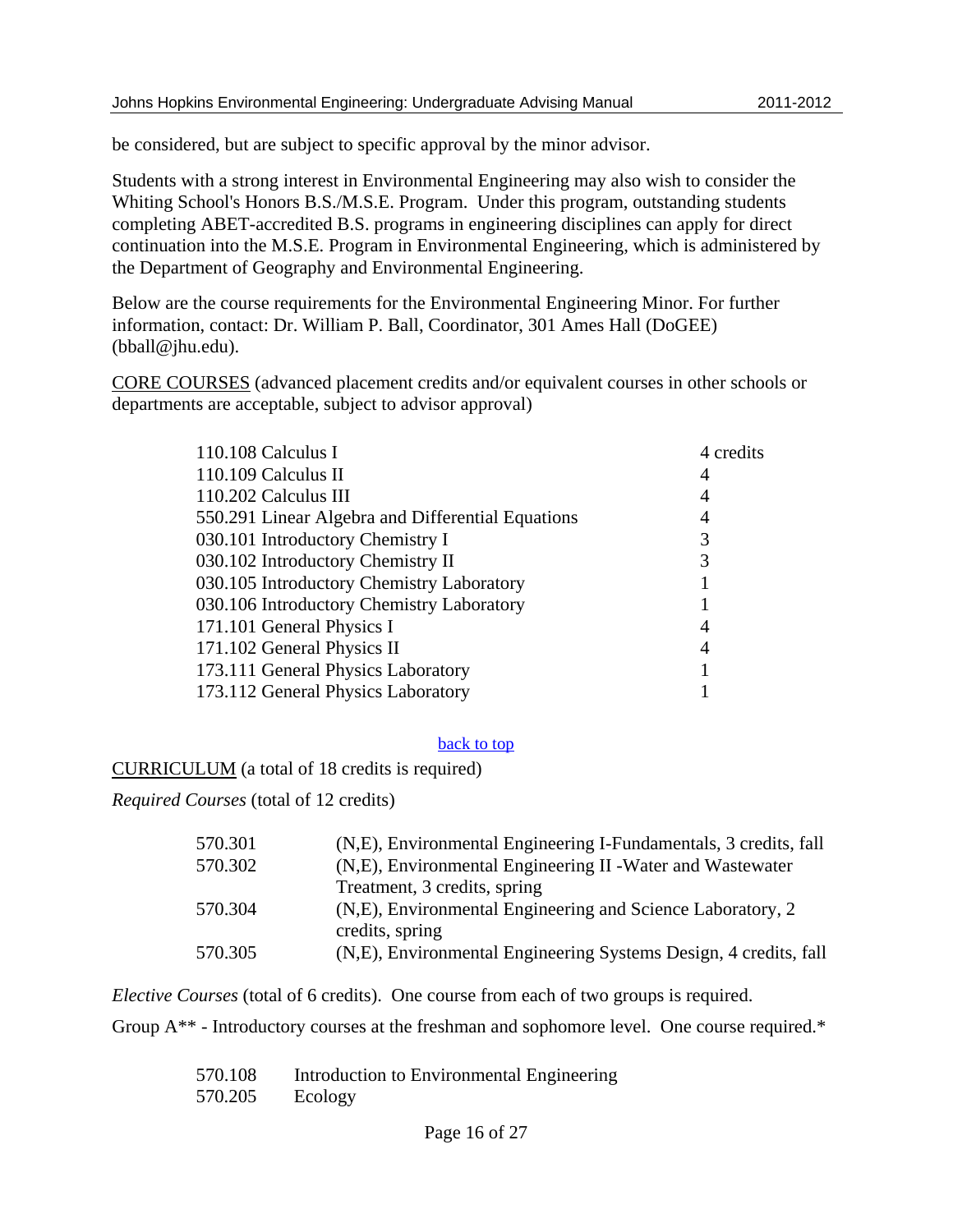| 570.239 | <b>Current and Emerging Environmental Issues</b> |
|---------|--------------------------------------------------|
| 570.317 | Paleoecology                                     |
| 570.328 | Geography and Ecology of Plants                  |
| 020.151 | General Biology I                                |
| 270.220 | The Dynamic Earth: An Introduction to Geology    |
| 500.111 | Energy and the Environment                       |

Group B<sup>\*\*</sup> - Engineering science courses that are developed for juniors and seniors, and also introductory graduate level courses. One course required. **Double counting of these courses with specified required courses in the student's major is not allowed.** 

| 270.320 | The Environment and your Health                            |
|---------|------------------------------------------------------------|
| 570.353 | Hydrology                                                  |
| 570.411 | <b>Engineering Microbiology</b>                            |
| 570.420 | Mechanics for Earth and Environmental Science              |
| 570.423 | Principles of Geomorphology                                |
| 570.431 | <b>Open Channel Hydraulics</b>                             |
| 570.432 | <b>Sediment Transport and River Mechanics</b>              |
| 570.442 | <b>Environmental Organic Chemistry</b>                     |
| 570.443 | <b>Aquatic Chemistry</b>                                   |
| 570.445 | Physical/Chemical Processes in Environmental Engineering I |
| 570.446 | Biological Processes for Water and Wastewater Treatment    |
| 570.491 | Hazardous Waste Management                                 |
| 030.201 | Intermediate Organic Chemistry                             |
| 030.204 | <b>Intermediate Chemistry</b>                              |
| 030.301 | Physical Chemistry I                                       |
| 270.369 | Introduction to Geochemistry                               |
| 270.401 | <b>Geochemical Kinetics</b>                                |
| 270.410 | Global Climate Change: Introduction                        |
| 540.301 | <b>Chemical Kinetics and Reactor Design</b>                |
| 540.303 | <b>Transport Phenomena I</b>                               |
| 550.310 | Introduction to Probability and Statistics                 |
| 560.435 | Probability and Statistics in Civil Engineering            |

\*Substitution for one required course may be possible under special circumstances, with explicit approval of the environmental engineering minor advisor.

\*\*Additional course electives are possible but require approval of the environmental engineering minor advisor.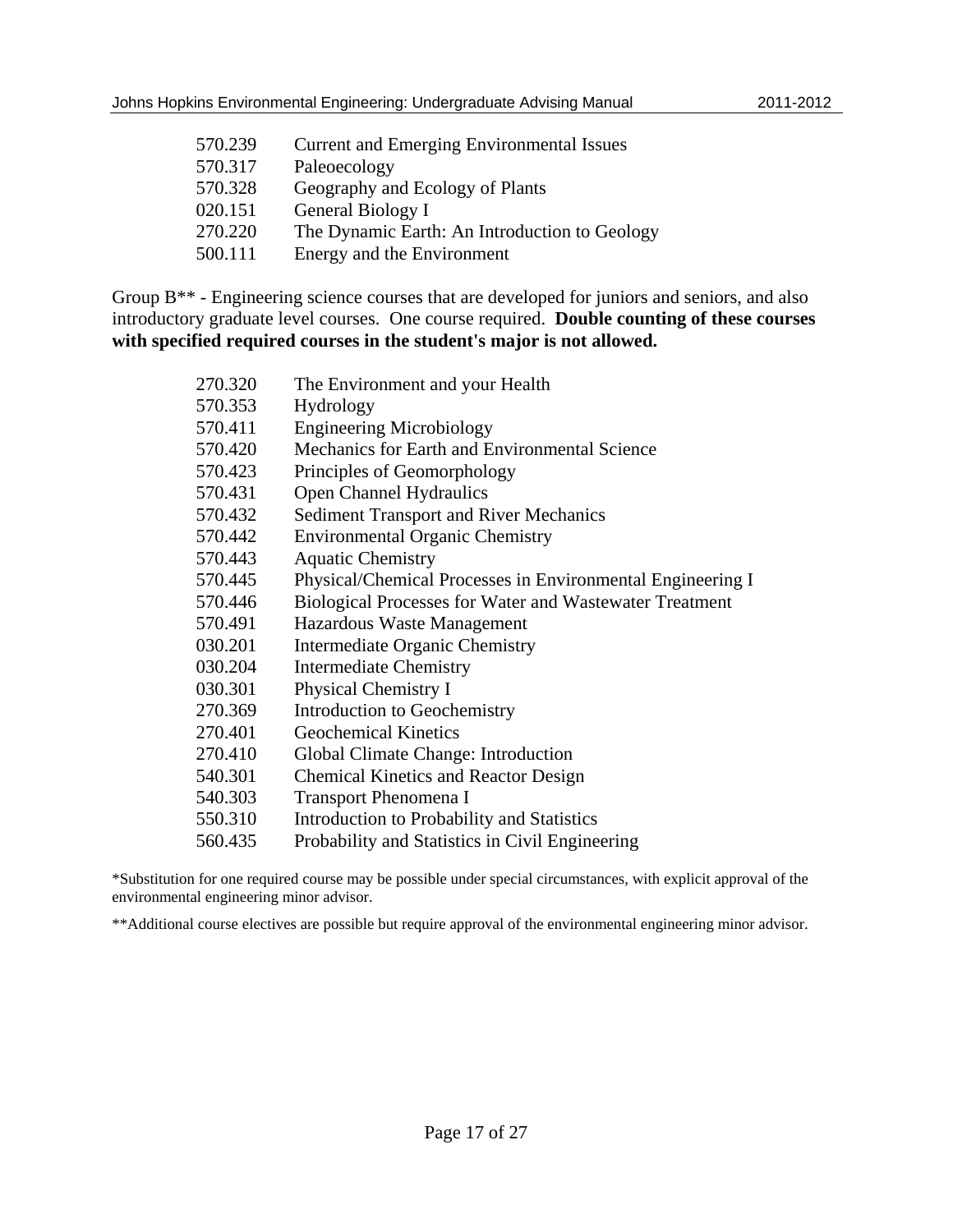### *The Minor in Engineering for Sustainable Development*

Engineers will be increasingly called upon to help devise solutions to the tremendous problems of poverty, inequality, and social and environmental dislocation that afflict major parts of the globe in the  $21<sup>st</sup>$  century. Working as an engineer in this context involves negotiating highly complex social, economic and political realities and dealing with a wide range of institutions and actors, including national and local governments, multilateral lenders such as the World Bank, diverse non-governmental organizations (NGOs) and local communities. It also increasingly involves working in interdisciplinary teams with social scientists, public health and medical workers, humanitarian aid workers, bankers, politicians and the like. "Sustainable" development implies a development path that is socially equitable, culturally sensitive, and environmentally appropriate over a multi-generational time frame.

The Minor in Engineering for Sustainable Development exposes engineering students to some of the key issues related to development, methods of information-gathering in diverse and difficult settings, and working effectively with non-engineers on complex problems. We begin with a one-semester core course that surveys the various issues involved, followed by an individuallydesigned but coherent program organized around a particular theme, disciplinary approach or region of the world. We conclude with a one-semester seminar in which students come together and share their experiences and insights from their various program trajectories.

### **The Program: Structure and Content**

Students pursuing the minor are required to take seven courses. The core course is 570.110 Introduction to Engineering for Sustainable Development. Five additional courses will be selected in a program devised in consultation with the Minor advisor. Students are also required to take 570.4xx Seminar in Engineering for Sustainable Development: Theory, Practice, Experience after completing the other requirements for the minor (under development).

Of the five additional courses:

- Three must be grouped around a specific theme, region or within a specific discipline. Themes might include, for example, public health, environment, or economic development. Regions include Africa, Latin America or Asia. Disciplinary concentrations might be in Anthropology, Economics, Geography, History, Political Science, Public Health or Sociology.
- Three of the courses must be at the 300-level or above.
- One of the courses must cover methods for gathering and evaluating information in a development context. Examples include:

070.319 The Logic of Anthropological Inquiry

- 070.219 Anthropology and Public Action
- 070.347 Discourse Analysis: Stories and their Structures
- 280.345 Biostatistics in Public Health
- 280.350 Introduction to Epidemiology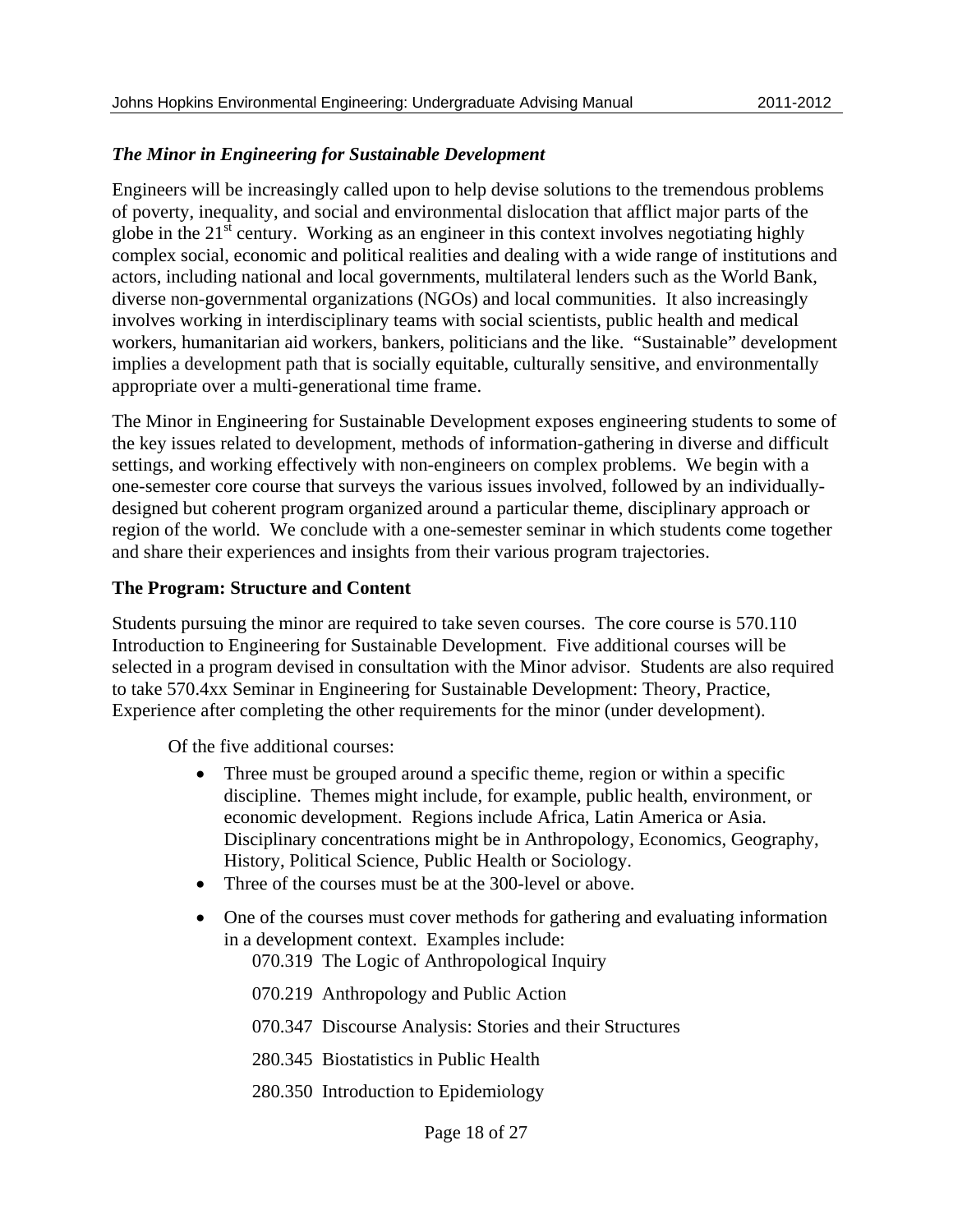### 230.202 Research Methods for the Social Sciences

All courses must be completed with a grade of C- or better to qualify for the minor. At least two semesters of foreign language study are strongly recommended but not required. Students who participate in a Study Abroad program for a semester can, with the minor advisor's consent, use this experience to count in place of one of the required courses.

The value of this program will be enhanced by some form of hands-on experiential project, whether at a field site in a developing country, in support of field-workers in other divisions of the university or in distressed communities in Baltimore. This experience is not required for the minor. It might take one of the following forms:

- Field work in collaboration with Engineers Without Borders. Presently the Hopkins EWB chapter has projects established in South Africa, Ecuador and Guatemala. The South Africa project, for example, involves working with groups of mostly elderly women who are caring for some hundreds of their grandchildren who have been orphaned by HIV/AIDS. They have started community gardens in order to feed these children and also to earn money to support them through produce sales. The projects involve assembly, installation, testing and maintenance training for a very low-tech but effective pumping system for irrigation.
- Providing technical support to "clients" at Hopkins (for example, at the School of Public Health) who are engaged in field projects in developing countries. This might involve, for example, developing dedicated software for data management, devising robust and easy-to-use test kits for environmental toxins or medical conditions, or facilitating interactive analysis and project planning between researchers in Baltimore and the field personnel.
- Participating in programs being developed by the JHU Center for Social Concern, with its growing service learning component. This would allow students to work on projects in Baltimore which offers an ample field for identifying and responding to social and environmental problems.

### **Eligibility**

The minor is open to undergraduates in any of the engineering disciplines in the Whiting School of Engineering. Students in Arts & Sciences may also pursue the minor with the permission of the program director.

For further information, contact: Dr. Erica Schoenberger, Program Director, 501 Ames Hall, ericas@jhu.edu, 410-516-6158.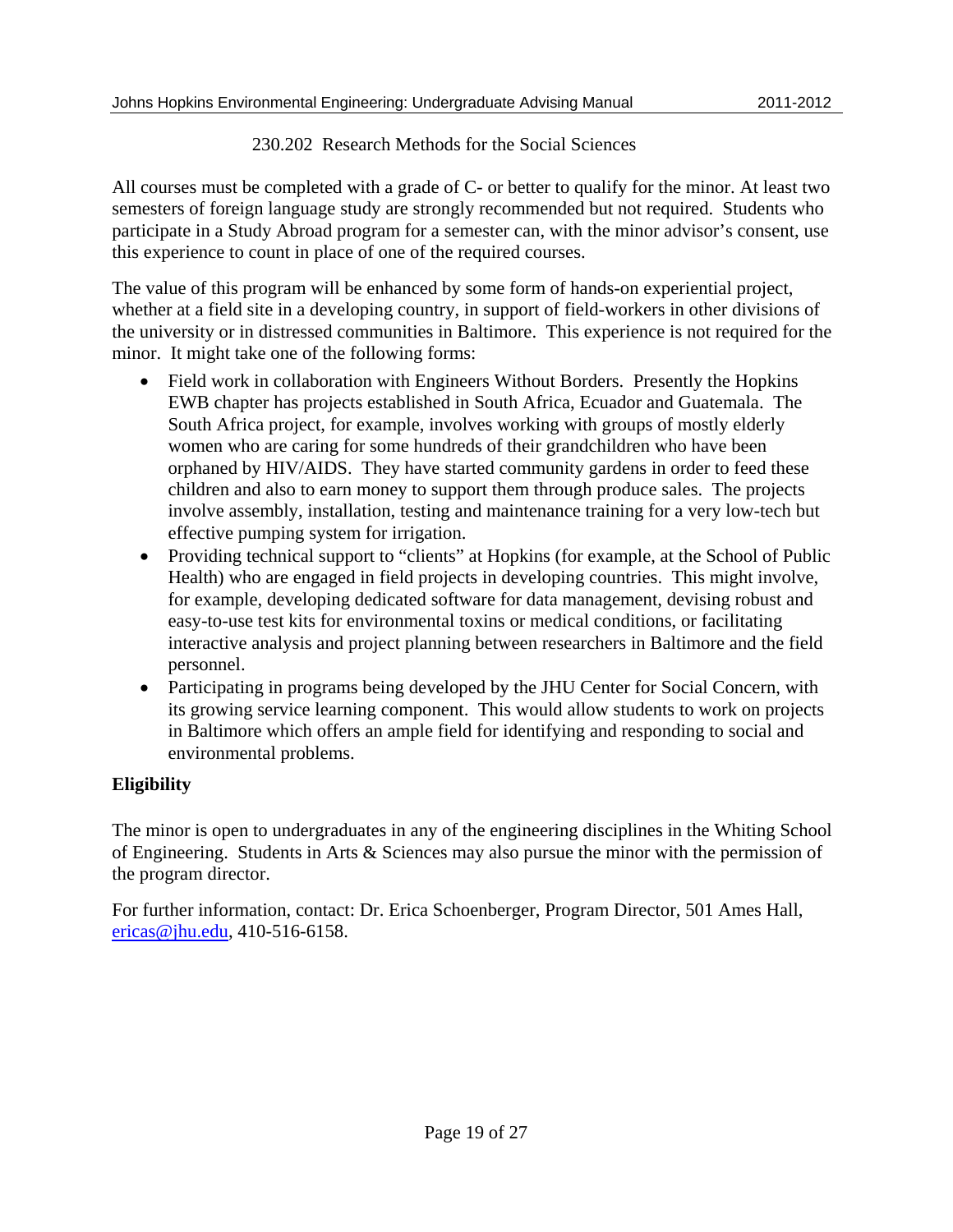| Johns Hopkins Environmental Engineering: Undergraduate Advising Manual |  |  | 2011-2012 |
|------------------------------------------------------------------------|--|--|-----------|
|                                                                        |  |  |           |
|                                                                        |  |  |           |

### **Undergraduate Minor in Environmental Engineering in Geography and Environmental Engineering**

Name: \_\_\_\_\_\_\_\_\_\_\_\_\_\_\_\_\_\_\_\_\_\_\_\_\_\_\_\_\_\_\_\_ Graduation Date: \_\_\_\_\_\_\_\_\_\_\_\_\_\_\_

Degree: \_\_\_\_\_\_\_\_\_\_\_\_\_\_\_\_\_\_\_\_\_\_ Minor: \_\_\_\_\_\_\_\_\_\_\_\_\_\_\_\_\_\_\_\_\_\_\_

Faculty Advisor: \_\_\_\_\_\_\_\_\_\_\_\_\_\_\_\_\_\_\_\_\_\_\_\_\_

| Course $\#$        | Course Title | Grade | Sem/Yr | Cr/Hr |
|--------------------|--------------|-------|--------|-------|
| 1.                 |              |       |        |       |
| 2.                 |              |       |        |       |
| 3.                 |              |       |        |       |
| $\boldsymbol{4}$ . |              |       |        |       |
| 5.                 |              |       |        |       |
| 6.                 |              |       |        |       |
| 7.                 |              |       |        |       |
| 8.                 |              |       |        |       |
| 9.                 |              |       |        |       |
| 10.                |              |       |        |       |
|                    |              |       |        |       |

### **Students are only allowed to apply up to two classes with a "C" towards their degree**

\_\_\_\_\_\_\_\_\_\_\_\_\_\_\_\_\_\_\_\_\_\_\_\_\_\_\_\_\_\_\_ has fulfilled the requirements for a Geography undergraduate degree in the Johns Hopkins University Department of Geography and Environmental Engineering.

Advisor's Name (please print): \_\_\_\_\_\_\_\_\_\_\_\_\_\_\_\_\_\_\_\_\_\_\_\_\_\_\_\_\_\_\_\_\_\_\_\_\_\_\_\_\_\_\_\_\_\_

| Advisor's Signature: |  |
|----------------------|--|
|                      |  |

Department Chair's Name: \_\_\_\_\_\_\_\_\_\_\_\_\_\_\_\_\_\_\_\_\_\_\_\_\_\_\_\_\_\_\_\_\_\_\_\_\_\_\_\_\_\_\_\_\_\_\_\_\_

Department Chair's Signature:\_\_\_\_\_\_\_\_\_\_\_\_\_\_\_\_\_\_\_\_\_\_\_\_\_\_\_\_\_\_\_\_\_\_\_\_\_\_\_\_\_\_\_\_\_\_\_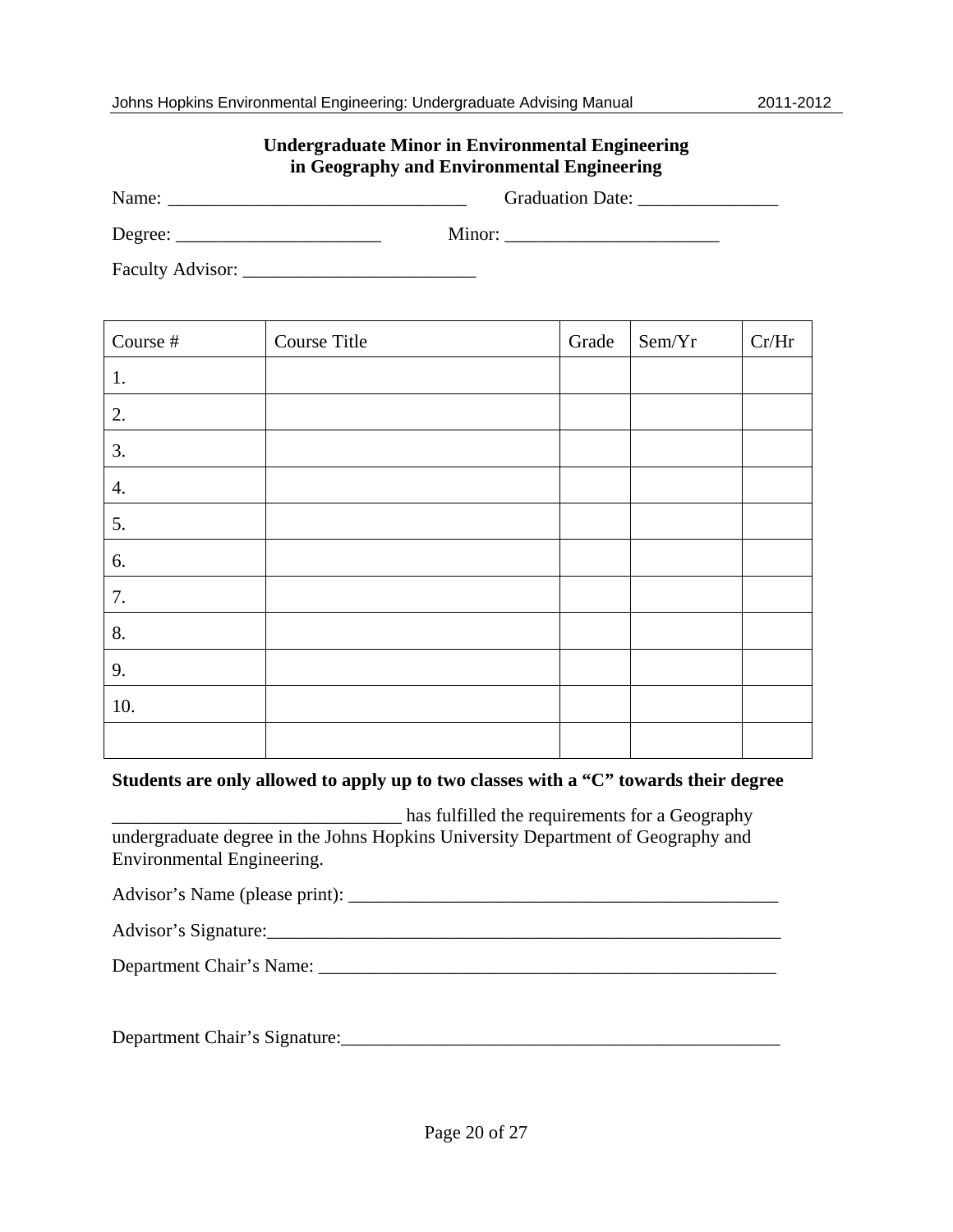### **Undergraduate Minor in Engineering for Sustainable Development**

| Name:   | <b>Graduation Date:</b> |
|---------|-------------------------|
| Degree: | Minor:                  |

Faculty Advisor: \_\_\_\_\_\_\_\_\_\_\_\_\_\_\_\_\_\_\_\_\_\_\_\_\_

| Course #           | Course Title | Grade | Sem/Yr | Cr/Hr |
|--------------------|--------------|-------|--------|-------|
| 1.                 |              |       |        |       |
| 2.                 |              |       |        |       |
| 3.                 |              |       |        |       |
| $\boldsymbol{4}$ . |              |       |        |       |
| 5.                 |              |       |        |       |
| 6.                 |              |       |        |       |
| 7.                 |              |       |        |       |
| 8.                 |              |       |        |       |
| 9.                 |              |       |        |       |
| 10.                |              |       |        |       |
|                    |              |       |        |       |

#### **Students are only allowed to apply up to two classes with a "C" towards their degree**

\_\_\_\_\_\_\_\_\_\_\_\_\_\_\_\_\_\_\_\_\_\_\_\_\_\_\_\_\_\_\_ has fulfilled the requirements for a Geography undergraduate degree in the Johns Hopkins University Department of Geography and Environmental Engineering.

Advisor's Name (please print):

Department Chair's Name: \_\_\_\_\_\_\_\_\_\_\_\_\_\_\_\_\_\_\_\_\_\_\_\_\_\_\_\_\_\_\_\_\_\_\_\_\_\_\_\_\_\_\_\_\_\_\_\_\_

Department Chair's Signature:\_\_\_\_\_\_\_\_\_\_\_\_\_\_\_\_\_\_\_\_\_\_\_\_\_\_\_\_\_\_\_\_\_\_\_\_\_\_\_\_\_\_\_\_\_\_\_

 $A$  , and the signature  $\overline{A}$  , and the signature  $\overline{A}$  , and the signature  $\overline{A}$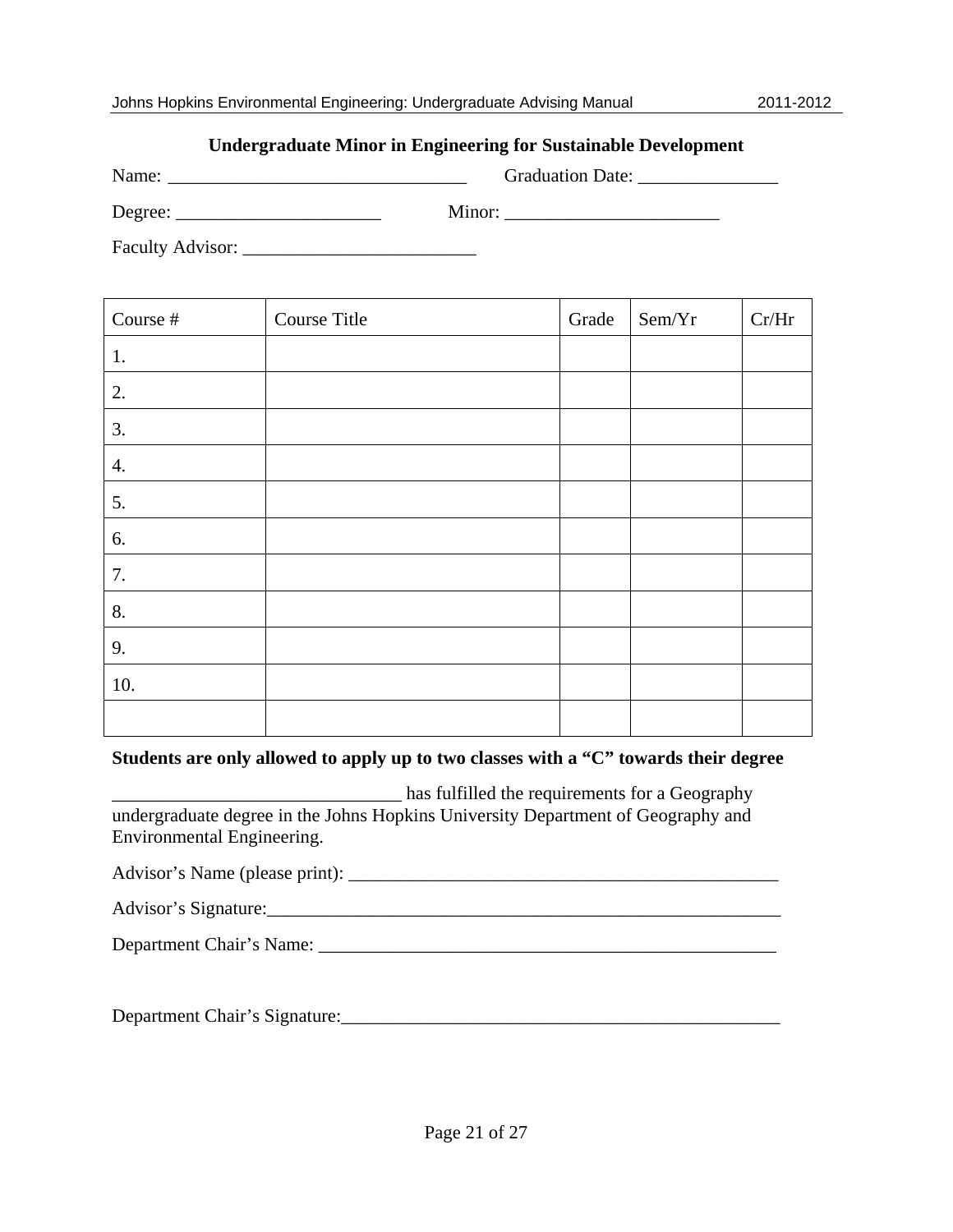## **THE CONCURRENT 5-YEAR BACHELOR'S/MASTER'S PROGRAM**

The Department of Geography and Environmental Engineering offers a concurrent five-year B.S/M.S. and B.S./M.S.E. program. The department strongly prefers applications to be submitted by the end of the fall semester of the junior year.

To apply for admission, the student must submit an online application at http://gradadmin.as.jhu.edu/graduateapplication/default.cfm. In addition, the student will need to present a statement of purpose, three letters of recommendation, and college transcripts.

Upon acceptance into the program, students will be asked to develop an outline of their proposed academic program with their advisor. Please visit http://eng.jhu.edu/wse/page/concurrent contact your advisor if you have questions or would like to consider application to the program.

## **FREQUENCY OF COURSE OFFERINGS**

Some courses are offered exclusively in specific semesters, and sometimes in alternating years. Below is the standard timeframe of course offerings. **These offerings are subject to change without notice, and future "next offered" dates are tentative.** Please confirm these offerings with your advisor when planning your course schedule. Please consult with your advisor for intervals of courses not listed here.

Graduate courses (570.6xx), which are not shown below, can be taken by seniors with permission of the instructor.

Note: In order to take a graduate level course, all undergraduate and concurrent BA/MA and BS/MS students must obtain an instructor's signature and submit that signature to the Registrar's Office unless otherwise noted in ISIS.

**500 level courses**: register in person. A signature from a full-time Homewood faculty sponsor is required. **600 level and above**: all undergraduate and concurrent BA/MA and BS/MS students must obtain an instructor's signature and submit that signature to the Registrar's Office unless otherwise noted in ISIS. You can add Undergraduate Permission Required Courses: if the course is permission required, you must obtain permission from the instructor prior to adding and then you may add online. If you add without receiving permission, you run the risk of being removed from the course. You DO NOT need to bring that signature to the Registrar's Office.

**For signature requirements, go to www.advising.jhu.edu and click on Academic Manual Policies and choose the Registration option.**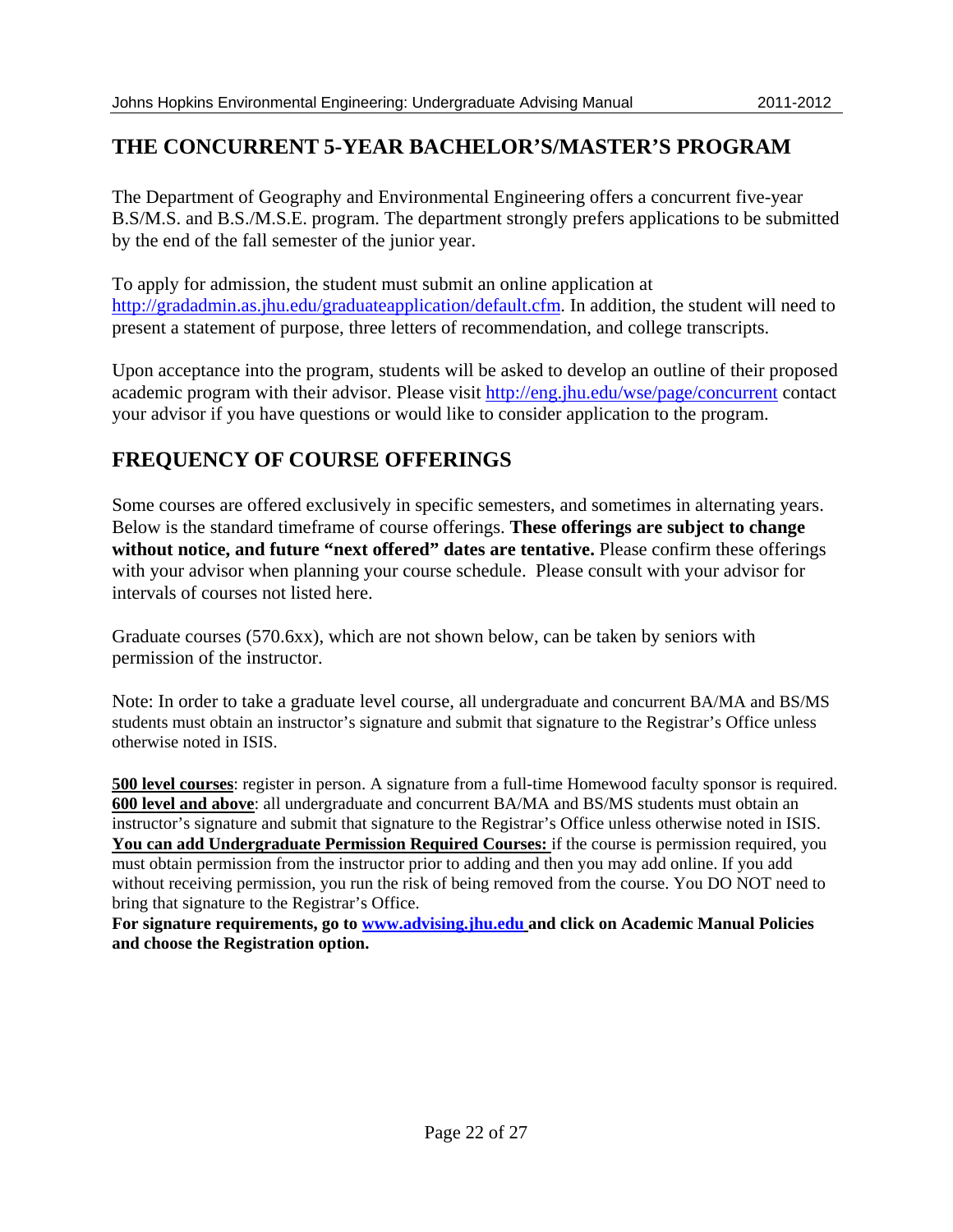|                                                                        | <b>INTERVAL</b> | <b>NEXT</b>    |  |  |
|------------------------------------------------------------------------|-----------------|----------------|--|--|
| <b>COURSE</b>                                                          | <b>OF OFFER</b> | <b>OFFERED</b> |  |  |
| 570.108 Introduction to Environmental Engineering                      | Fall/Summer     | Fall 2011      |  |  |
| 570.109 Environment and Society: Towards Sustainability                | Fall            | Fall 2011      |  |  |
| 570.205 Ecology                                                        | Fall            | Fall 2011      |  |  |
| 570.210 Introduction to Computation/Mathematical Modeling              | Spring          | Spring 2012    |  |  |
| 570.239 Current and Emerging Environmental Issues                      | Spring          | Spring 2012    |  |  |
| 570.301 Environmental Engineering I: Fundamentals                      | Fall            | Fall 2011      |  |  |
| 570.302 Environmental Engineering II: Water/Wastewater                 | Spring          | Spring 2012    |  |  |
| 570.304 Environmental Engineering and Science Lab                      | Spring          | Spring 2012    |  |  |
| 570.305 Environmental Engineering Systems Design                       | Fall            | Fall 2011      |  |  |
| 570.317 Paleoecology                                                   | Spring/Alt Yrs  |                |  |  |
| 570.328 Geography and Ecology of Plants                                | Spring          | Spring 2012    |  |  |
| 570.334 Engineering Microeconomics                                     | Fall            | Fall 2011      |  |  |
| 570.353 Hydrology                                                      | Fall            | Fall 2011      |  |  |
| 570.395 Principles of Estuarine Environment                            | Fall/Alt Yrs    |                |  |  |
| 570.404 Political Ecology                                              | Fall            |                |  |  |
| 570.406 Environmental History                                          | Fall            | Fall 2011      |  |  |
| 570.409 Facility Siting Models                                         | Fall/Alt Yrs    |                |  |  |
| 570.419 Environmental Engineering Design I                             | Fall            | Fall 2011      |  |  |
| 570.420 Mechanics for Earth and Environment Science                    | Fall            |                |  |  |
| 570.421 Environmental Engineering Design II                            | Spring          | Spring 2012    |  |  |
| 570.423 Principles of Geomorphology                                    | Spring          | <b>TBA</b>     |  |  |
| 570.424 Air Pollution                                                  | Spring/Alt Yrs  |                |  |  |
| 570.427 Natural Resources, Society, and Environment                    | Fall            |                |  |  |
| 570.429 Surface Effects in Technological Processes/Materials           | Fall            |                |  |  |
| 570.431 Open-Channel Hydraulics                                        | Spring/Alt yrs  |                |  |  |
| 570.432 Sediment Transport and River Mechanics                         | Spring/Alt Yrs  |                |  |  |
| 570.441 Environmental Inorganic Chemistry                              | Spring/Alt Yrs  | Spring 2012    |  |  |
| 570.442 Environmental Organic Chemistry                                | Fall            | Fall 2011      |  |  |
| 570.443 Aquatic Chemistry                                              | Fall            | Fall 2011      |  |  |
| 570.445 Physical/Chemical Processes for Water and Wastewater Treatment | Fall            | Fall 2011      |  |  |
| 570.446 Biological Processes for Wastewater Treatment                  | Spring          | Spring 2012    |  |  |
| 570.448 Physical/Chemical Processes in Environmental Engineering II    | Spring          | Spring 2012    |  |  |
| 570.452 Exper. Methods in Environmental Engineering and Chemistry      | Spring          | Spring 2012    |  |  |
| 570.460 Environmental Colloidal Phenomena                              | Spring          | Spring 2012    |  |  |
| 570.470 Applied Economics and Finance                                  |                 | Fall 2011      |  |  |
| 570.487 Futures Market Research                                        |                 | Fall 2011      |  |  |
| 570.490 Solid Waste Engineering Management                             | Fall            | Fall 2011      |  |  |
| 570.491 Hazardous Waste Management                                     | Spring          | Spring 2012    |  |  |
| 570.492 Department Seminar                                             | Fall/Spring     | Fall 2011      |  |  |
| 570.493 Economic Foundations for Public Decision Making                | Fall            | Fall 2011      |  |  |
| 570.494 Ecosystem Management Models                                    | Fall            |                |  |  |
| 570.495 Mathematical Foundations for Public Decision Making            | Fall            | Fall 2011      |  |  |
| 570.496 Optimization Models in Environmental Systems                   | Spring/Alt Yrs  | Spring 2012    |  |  |
| 570.497 Risk and Decision Analysis                                     | Fall            | Fall 2011      |  |  |
| 570.501 Undergraduate Research                                         |                 | Fall 2011      |  |  |
| 570.505 Independent Study                                              |                 | Fall 2011      |  |  |

E**NVIRONMENTAL ENGINEERING CHECKOUT SHEET (2011-2012**)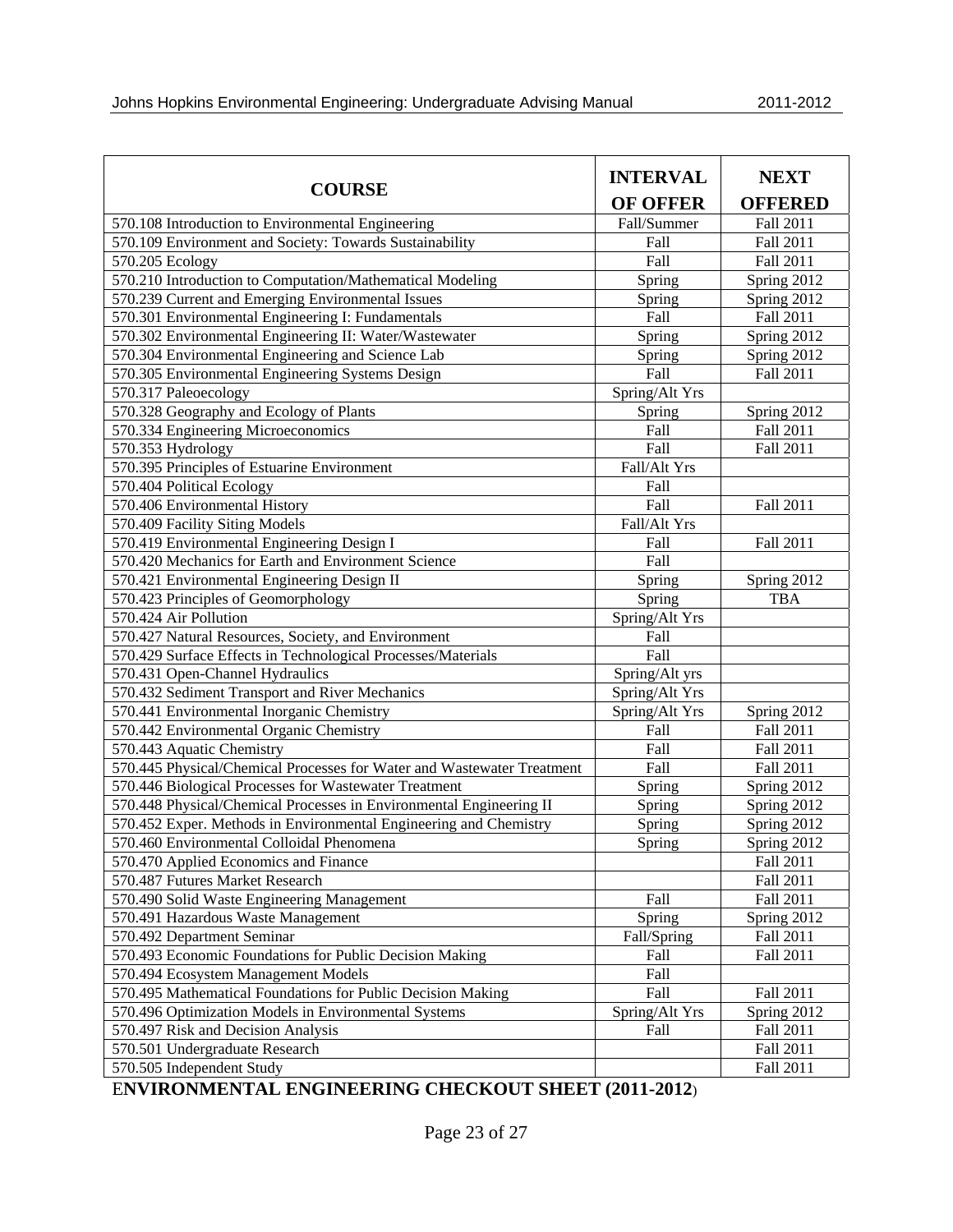Note: Environmental Engineering Majors must complete and obtain their advisor's signature on a checkout sheet at the beginning of each semester. Submit signed check out sheets to DoGEE in person (Ames Hall 313 to the Sr. Academic Program Coordinator) or via email (dogee@jhu.edu) prior to registering each semester.

| Student:               |                                  |                  | Class of:   |     |         |                                |                |      |     |
|------------------------|----------------------------------|------------------|-------------|-----|---------|--------------------------------|----------------|------|-----|
| Current Year/Semester: |                                  |                  | Focus Area: |     |         |                                |                |      |     |
|                        | <b>Advisor's Name/Signature:</b> |                  |             |     |         | Date:                          |                |      |     |
|                        |                                  | Cred             | Grde        | Sem |         |                                | Cred           | Grde | Sem |
|                        | <b>Basic Science</b>             |                  |             |     |         | Required Env. Eng.             |                |      |     |
| 171.101                | General Physics I                | 4                |             |     | 570.239 | Current/Emerg Env Issues       | 3              |      |     |
| 173.111                | General Physics Lab. I           | $\mathbf{1}$     |             |     | 570.301 | Env Eng I: Fundamentals        | 3              |      |     |
| 171.102                | General Physics II               | $\overline{4}$   |             |     | 570.302 | Env Eng II: Water/Wastew.      | 3              |      |     |
| 173.112                | General Physics Lab. II          | 1                |             |     | 570.304 | Env Eng and Science Lab        | $\sqrt{2}$     |      |     |
| 030.101                | Intro Chemistry I                | 3                |             |     | 570.353 | Hydrology                      | $\overline{3}$ |      |     |
| 030.105                | Intro Chemistry Lab I            | $\mathbf{1}$     |             |     |         |                                |                |      |     |
| 030.102                | Intro Chemistry II               | 3                |             |     |         |                                | 14             |      |     |
| 030.106                | Intro Chemistry Lab II           | 1                |             |     |         | <b>Env. Eng. Electives</b>     |                |      |     |
| 570.205                | Ecology                          | 3                |             |     |         |                                | 3              |      |     |
| $\ddot{\phantom{a}}$   | Biology                          | 3                |             |     |         |                                | 3              |      |     |
|                        |                                  |                  |             |     |         |                                | 3              |      |     |
|                        |                                  | $24 -$           |             |     |         |                                | 3              |      |     |
|                        |                                  | 25               |             |     |         |                                |                |      |     |
|                        | <b>Mathematics</b>               |                  |             |     |         |                                |                |      |     |
| 110.108                | Calculus I                       | $\overline{4}$   |             |     |         |                                | 12             |      |     |
| 110.109                | Calculus II                      | 4                |             |     |         | <b>Technical Electives</b>     |                |      |     |
| 110.202                | Calculus III                     | $\overline{4}$   |             |     |         |                                | 3              |      |     |
| 550.291                | LA/DE                            | $\overline{4}$   |             |     |         |                                | 3              |      |     |
| $\mathbf{.3}$          | <b>Statistics</b>                | 3                |             |     |         |                                | 3              |      |     |
|                        |                                  |                  |             |     |         |                                | 3              |      |     |
|                        |                                  | 19               |             |     |         |                                |                |      |     |
|                        | <b>H</b> & S Electives           |                  |             |     |         |                                | 12             |      |     |
| 570.334                | Engineering Microecon.           | 3                |             |     |         | <b>General Engineering</b>     |                |      |     |
|                        | Writing                          | 3                |             |     | 570.108 | Introduction to Environ. Engr. | 3              |      |     |
|                        |                                  | 3                |             |     |         | Computing                      | 3              |      |     |
|                        |                                  | 3                |             |     |         | Thermodynamics                 | 3              |      |     |
| $3_{-}$                |                                  | 3                |             |     | 570.351 | Intro. To Fluid Mechanics      | 3              |      |     |
| $3^{\circ}$            |                                  | 3                |             |     |         | Statics and Mechanics of Mat.  | $\overline{4}$ |      |     |
|                        |                                  |                  |             |     |         |                                |                |      |     |
|                        |                                  | 18               |             |     |         |                                | 16             |      |     |
|                        | Design Exp/Eng Lab               |                  |             |     |         |                                |                |      |     |
| 570.305                | Env Eng Systems Design           | $\overline{4}$   |             |     |         |                                |                |      |     |
| 570.419                | Design/Synth in Env Eng I        | $\sqrt{2}$       |             |     |         |                                |                |      |     |
| 570.421                | Design/Synth in Env Eng II       | 3                |             |     |         |                                |                |      |     |
|                        |                                  |                  |             |     |         |                                |                |      |     |
|                        |                                  | $\boldsymbol{9}$ |             |     |         |                                |                |      |     |
|                        |                                  |                  |             |     |         |                                |                |      |     |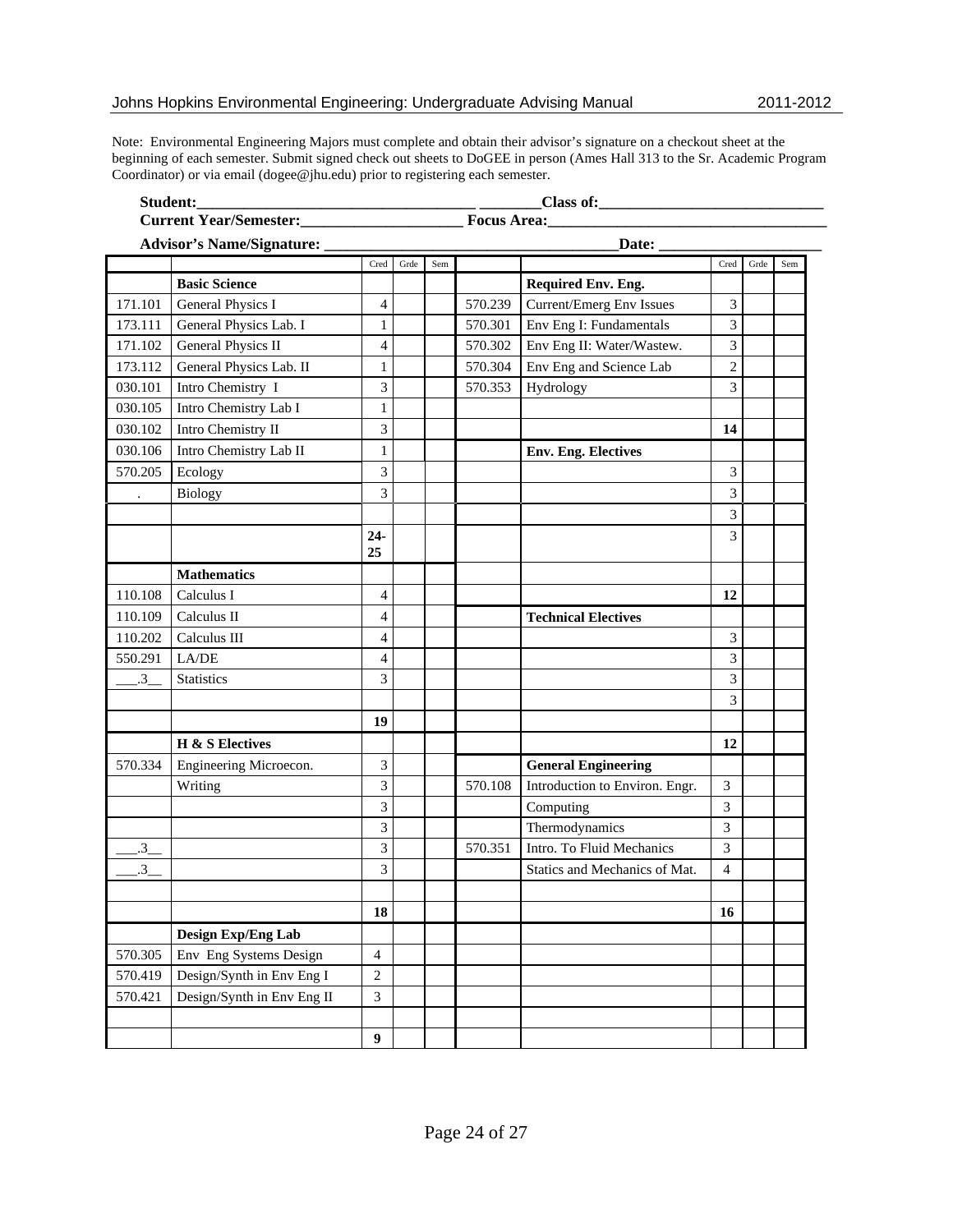## DIRECTORY OF FACULTY, STAFF, AND OTHER CONTACTS

## **DoGEE FACULTY**

| <b>Name</b>                                              | <b>Telephone</b> | E-mail                 |          |
|----------------------------------------------------------|------------------|------------------------|----------|
| Dr. Hedy Alavi Senior<br>Lecturer, Assistant to the Dean | 410-516-7091     | alavi@jhu.edu          | 215 Ames |
| for International Programs                               |                  |                        |          |
| Professor William Ball                                   | 410-516-5434     | bball@jhu.edu          | 301 Ames |
| <b>Professor Edward Bouwer</b><br>(Chair)                | 410-516-7437     | bouwer@jhu.edu         | 312 Ames |
| Professor Grace Brush                                    | 410-516-7107     | gbrush@jhu.edu         | 303 Ames |
| <b>Assistant Professor Kai Loon</b><br>Chen              | 410-516-7095     | kailoon.chen@jhu.edu   | 308 Ames |
| Professor Hugh Ellis                                     | 410-516-6537     | hugh.ellis@jhu.edu     | 210 Ames |
| <b>Assistant Professor Seth</b>                          | 410-516-6042     | guikema@jhu.edu        | 205 Ames |
| Guikema                                                  |                  |                        |          |
| <b>Professor Steve Hanke</b>                             | 410-516-7183     | hanke@jhu.edu          | 209 Ames |
| <b>Associate Professor</b><br>Markus Hilpert             | 410-516-5127     | markus_hilpert@jhu.edu | 309 Ames |
| Professor Ben Hobbs                                      | 410-516-4681     | bhobbs@jhu.edu         | 208 Ames |
| <b>Assistant Professor</b>                               |                  |                        |          |
| Catherine Norman                                         | 410-516-5031     | norman@jhu.edu         | 211 Ames |
| Professor A. Lynn Roberts                                | 410-516-4387     | lroberts@jhu.edu       | 206 Ames |
| Professor Erica Schoenberger                             | 410-516-6158     | $e$ ricas@jhu.edu      | 501 Ames |
| <b>Research Professor Emeritus</b><br>Eugene Shchukin    | 410-516-5079     | Shchukin@jhu.edu       | 212 Ames |
| Professor Alan Stone                                     | 410-516-8476     | astone@jhu.edu         | 304 Ames |
| Professor Peter Wilcock                                  | 410-516-5421     | wilcock@jhu.edu        | 310 Ames |

# **DoGEE CLASS ADVISORS (For more specific details about your advisor, please see your ISIS account.)**

| <b>Class of</b> | <b>Advisor</b>                                     |
|-----------------|----------------------------------------------------|
| 2015            | Edward Bouwer, Ben Hobbs                           |
| 2014            | Peter Wilcock, Markus Hilpert,<br><b>Bill Ball</b> |
| 2013            | Alan Stone, Lynn Roberts, Hugh<br>Ellis            |
| 2012            | Seth Guikema and Kai Loon Chen                     |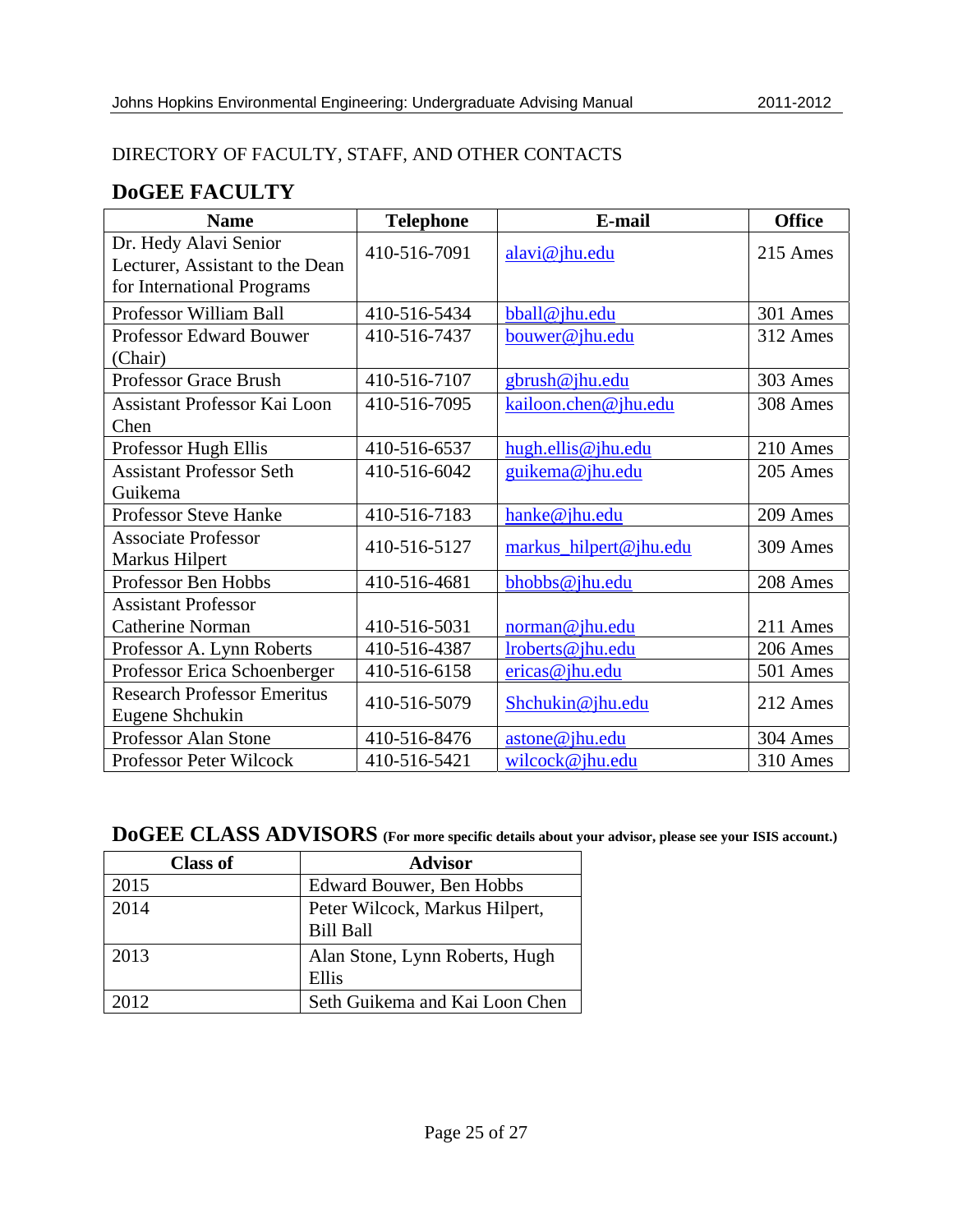## **DoGEE ADMINISTRATIVE STAFF**

| <b>Name</b>                                                    | <b>Telephone</b>    | E-mail                         | <b>Office</b> |  |
|----------------------------------------------------------------|---------------------|--------------------------------|---------------|--|
| Denise Nowlin<br><b>Administrative Manager</b>                 | $410 - 516$<br>5143 | dnowlin@jhu.ed<br>$\mathbf{u}$ | 313 Ames      |  |
| Adena Rojas<br>Senior Academic Program Coordinator             | $410 - 516$<br>5533 | arojas@jhu.edu                 | 313 Ames      |  |
| Keith Ritchie,<br><b>Laboratory Coordinator and IT Support</b> | $410 - 516$<br>6028 | keithr@jhu.edu                 | 313 Ames      |  |
| <b>TBA</b><br>Senior Research Services Analyst                 | $410 - 516$<br>7093 | <b>TBA</b>                     | 313 Ames      |  |
| <b>TBA</b><br><b>Budget Analyst</b>                            | <b>TBA</b>          | <b>TBA</b>                     | 313 Ames      |  |
| <b>TBA</b><br><b>Administrative Coordinator</b>                | <b>TBA</b>          | <b>TBA</b>                     | 313 Ames      |  |